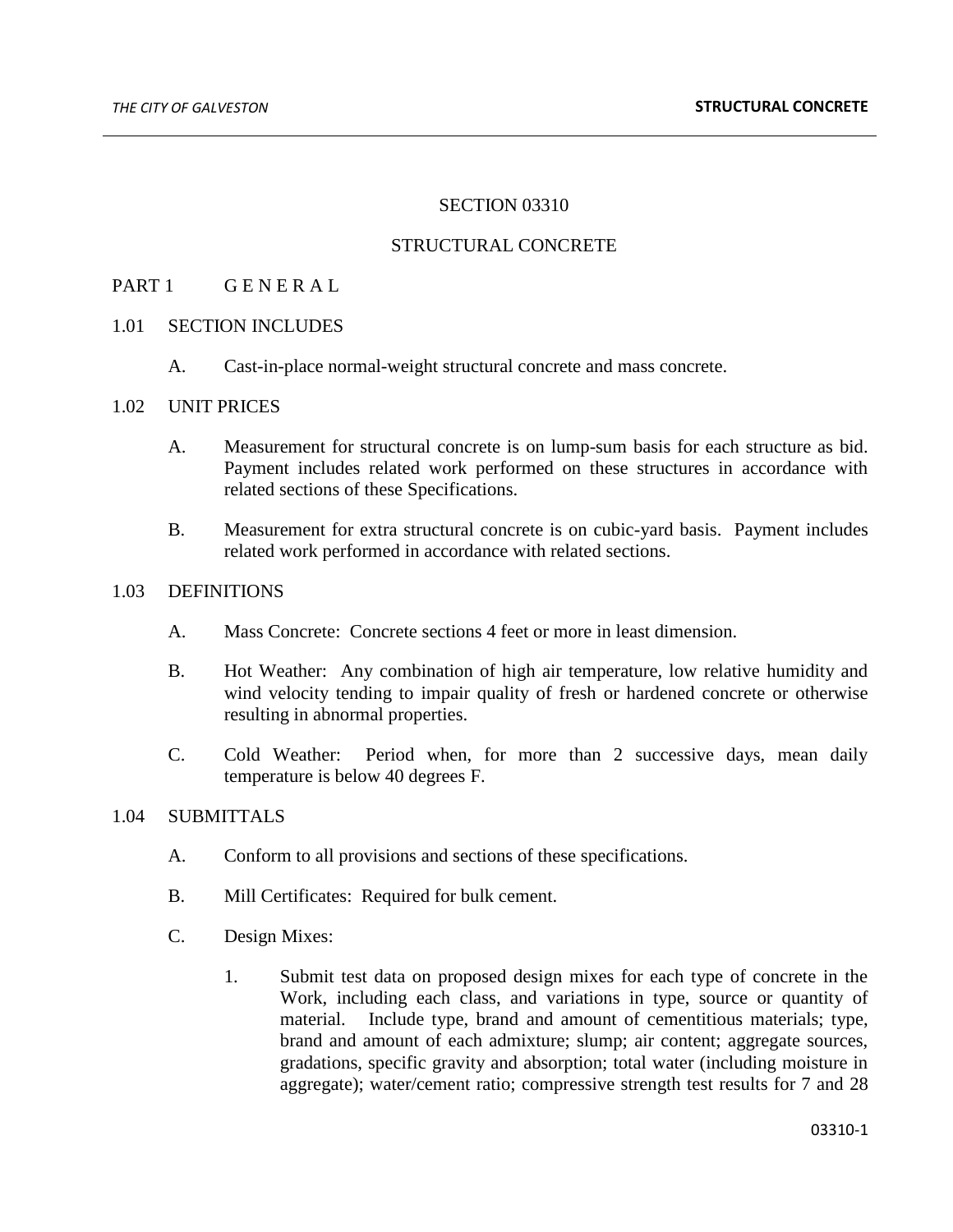days; and shrinkage tests for Class C and D concrete at 21 or 28 days of drying.

- 2. Submit abrasion loss and soundness test results for limestone aggregate.
- 3. Testing of aggregates, including sieve analysis, shall be performed by a certified independent testing laboratory. Tests shall have been performed no earlier than 3 months before Notice to Proceed.
- 4. Provide standard deviation data for plant producing concrete. Data shall include copies of laboratory test results and standard deviation calculated in accordance with ACI 318, Item 5.3.1. Laboratory tests shall have been performed within past 12 months. When standard deviation data is not available, comply with ACI 318, Table 5.3.2.2.
- 5. Review and acceptance of mix design does not relieve Contractor of responsibility to provide concrete of quality and strength required by these Specifications.
- D. Admixtures: Submit manufacturer's technical information, including following:
	- 1. Air-Entraining Admixture: Give requirements to control air content under all conditions, including temperature variations and presence of other admixtures.
	- 2. Chemical Admixtures: Give requirements for quantities and types to be used under various temperatures and job conditions to produce uniform, workable concrete mix. Submit evidence of compatibility with other admixtures and cementitious materials proposed for use in design mix.
- E. High-Range Water Reducer (Superplasticizer): When proposed for use, submit manufacturer's technical information and instructions for use of superplasticizer. State whether superplasticizer will be added at ready-mix plant or job site. When superplasticizer will be added at job site, submit proposed plan for measuring and adding superplasticizer to concrete mix at job site, and establish dosing area on site with holding tanks and metering devices. When superplasticizer is to be added at ready-mix plant, submit contingency plans for adding additional superplasticizer at job site when required due to delay in placing concrete. Identify portions of Work on which superplasticizer is proposed for use.
- F. Hot and Cold Weather Concreting: Submit, when applicable, proposed plans for hot and cold weather concreting. Review and acceptance of proposed procedure will not relieve Contractor of responsibility for quality of finished product.
- G. Project Record Drawings: Accurately record actual locations of embedded utilities and components which are concealed from view.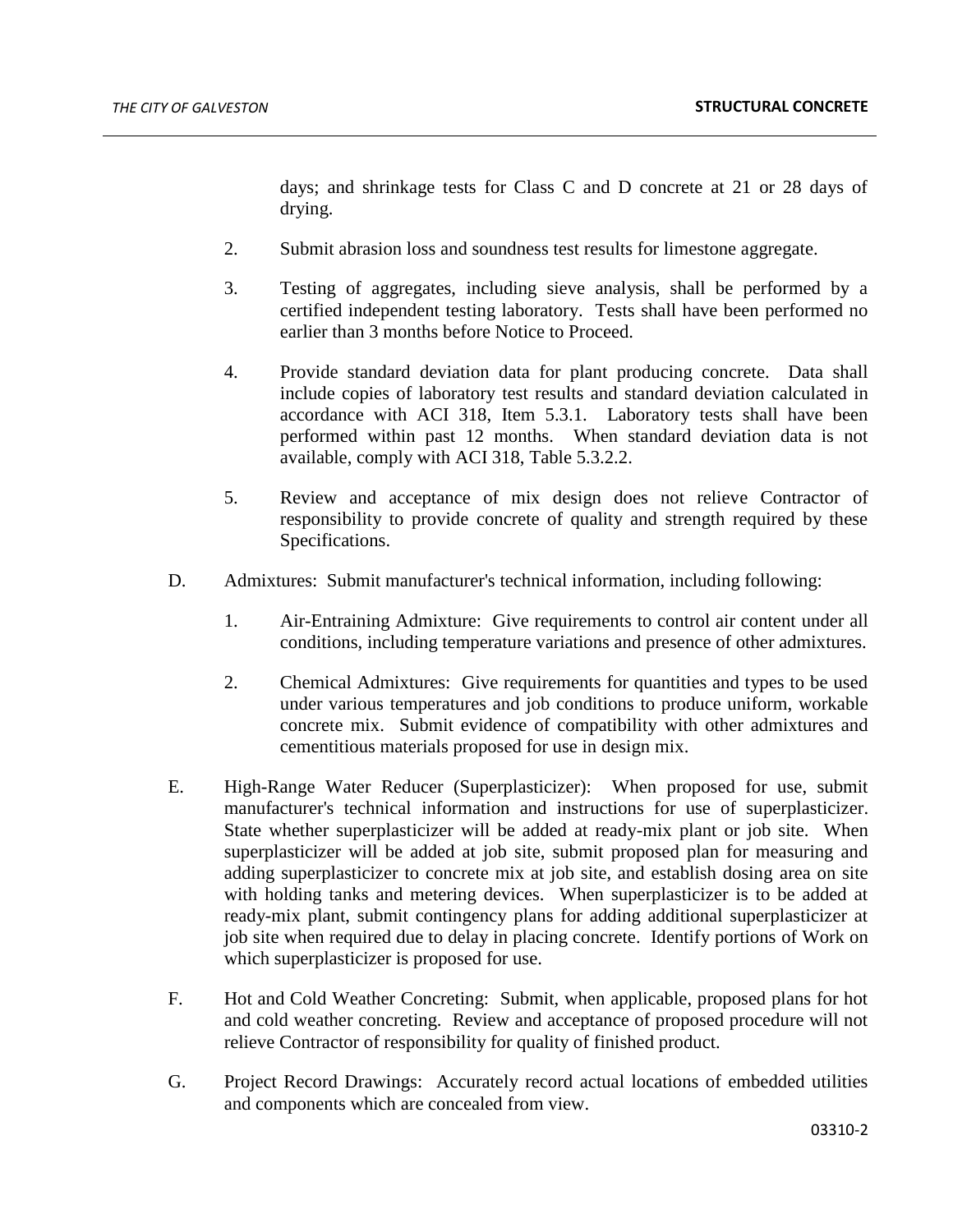## 1.05 QUALITY ASSURANCE

- A. Provide necessary controls during evaluation of materials, mix designs, production and delivery of concrete, placement and compaction to assure that the Work will be accomplished in accordance with Contract Documents. Maintain records of concrete placement. Record dates, locations, quantities, air temperatures, and test samples taken.
- B. Code Requirements: Concrete construction for buildings shall conform to ACI 318. Concrete construction for water and wastewater treatment and conveying structures shall conform to ACI 318 with modifications by ACI 350R, Item 2.6. Where this Specification conflicts with ACI 318 or ACI 350R, this Specification governs.
- C. Testing and Other Quality Control Services:
	- 1. Concrete testing required in this section, except concrete mix design, limestone aggregate test data, and testing of deficient concrete, will be performed by an independent commercial testing laboratory employed and paid by the Owner in accordance with Section 01410 - Testing Laboratory Services.
	- 2. Provide material for and cooperate fully with Owner's testing laboratory technician in obtaining samples for required tests.
	- 3. Standard Services: The following testing and quality control services will be provided by Owner in accordance with Section 01410, Testing Laboratory Services:
		- a. Verification that plant equipment and facilities conform to NRMCA "Certification of Ready-Mix Concrete Production Facilities".
		- b. Testing of proposed materials for compliance with this Specification.
		- c. Review of proposed mix design submitted by Contractor.
		- d. Obtaining production samples of materials at plants or stockpiles during work progress and testing for compliance with this Specification.
		- e. Strength testing of concrete according to following procedures:
			- (1). Obtaining samples for field test cylinders from every 100 cubic yards and any portion less than 100 cubic yards for each mix design placed each day, according to ASTM C172, with each sample obtained from a different batch of concrete on a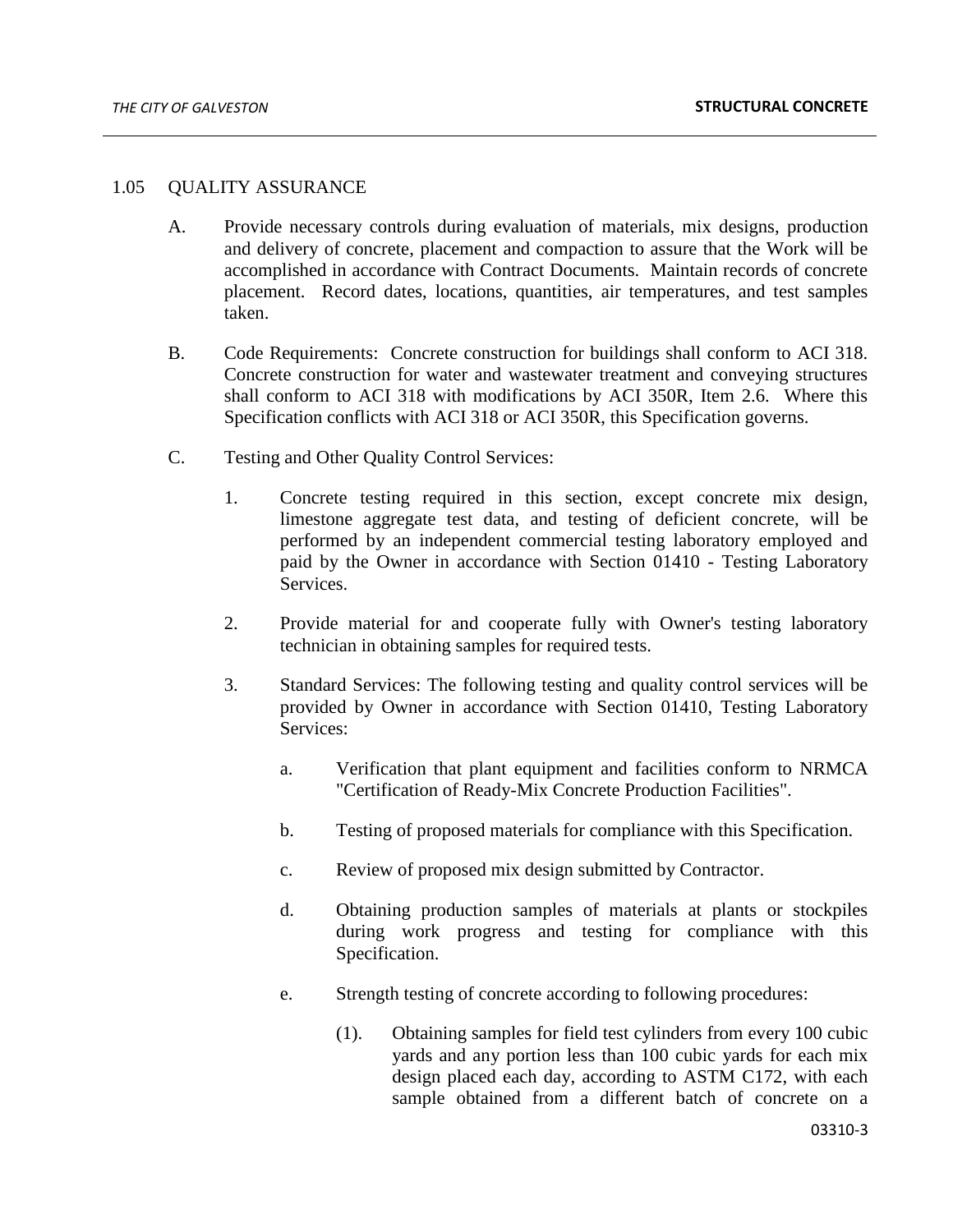representative, random basis. Selecting test batches by any means other than random numbers chosen before concrete placement begins is not allowed.

- (2). Molding four specimens from each sample according to ASTM C31, and curing under standard moisture and temperature conditions as specified in Sections 7(a) and (b) of ASTM C31.
- (3). Testing two specimens at 7 days and two specimens at 28 days according to ASTM C39, reporting test results averaging strengths of two specimens. However, when one specimen evidences improper sampling, molding or testing, it will be discarded and remaining cylinder considered test result. When high-early-strength concrete is used, specimens will be tested at 3 and 7 days.
- f. Air content: For each strength test, determination of air content of normal weight concrete according to ASTM C231.
- g. Slump: For each strength test, and whenever consistency of concrete appears to vary, conducting slump test in accordance with ASTM C143.
- h. Temperature: For each strength test, checking concrete temperature in accordance with ASTM C1064.
- i. Lightweight concrete: For each strength test, or more frequently when requested by the Owner's Representative, determination of air content by ASTM C567 and unit weight by ASTM C567.
- j. Monitoring of current and forecasted climatic conditions to determine when rate of evaporation, as determined by Figure 2.1.5 of ACI 305R, will produce loss of 0.2 pounds of water, or more, per square foot per hour. Testing lab representative will advise Contractor to use hot weather precautions when such conditions will exist during concrete placement, and note on concrete test reports when Contractor has been advised that hot weather conditions will exist.
- k. Class A and D Concrete Shrinkage Tests: Performance of drying shrinkage tests for trial batches as follows:
	- 03310-4 (1). Preparation and Testing of Specimens: Compression and drying shrinkage test specimens will be taken in each case from the same concrete sample; shrinkage tests will be considered a part of the normal compression tests for the project. 4-inch by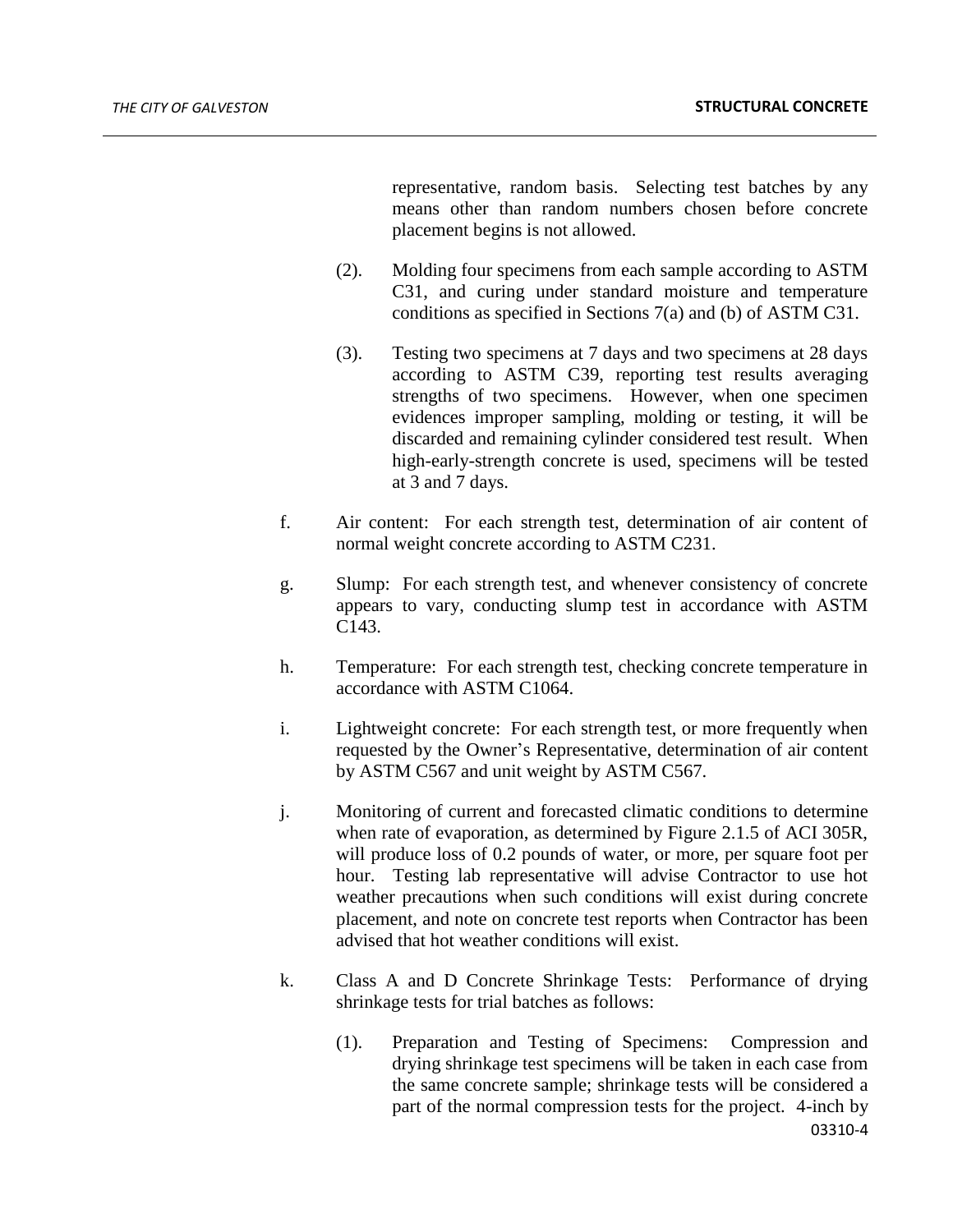4-inch by 11-inch prisms with an effective gage length of 10 inches, fabricated, cured, dried and measured in accordance with ASTM C157, modified as follows:

- (2). Wet curing: Remove specimens from molds at an age of 23 hours 1 hour after trial batching and immediately immerse in water at 70 degrees F 3 degrees F for at least 30 minutes;
	- (a). Measure within 30 minutes after first 30 minutes of immersion to determine original length (not to be confused with "base length");
	- (b). Then submerge in saturated limewater, at 73 degrees F 3 degrees F, for 7 days;
	- (c). Then measure at age 7 days to establish "base length" for drying shrinkage calculations ("zero" days drying age);
	- (d). Calculate expansion (base length expressed as a percentage of original length);
	- (e). Immediately store specimens in a temperature- and humidity-controlled room maintained at 73 degrees F, +3 degrees F and 50 percent +4 percent relative humidity, for the remainder of the test.
	- (f). Measure to determine shrinkage, expressed as percentage of base length. Compute the drying shrinkage deformation of each specimen as the difference between the base length (initial length of specimen when created) and the length after drying at each test age. Compute the average drying shrinkage deformation of the specimens to the nearest 0.0001 inch at each test age. If the drying shrinkage of any specimen departs from the average of that test age by more than 0.0004 inch, disregard the results obtained from that specimen. Report results of shrinkage tests to the nearest 0.001 percent of shrinkage.
	- (g). Report shrinkage separately for 7, 14, 21, and 28 days of drying after 7 days of moist curing.
- 03310-5 4. Additional Testing and Quality Control Services: The following will be performed by an independent commercial testing laboratory employed and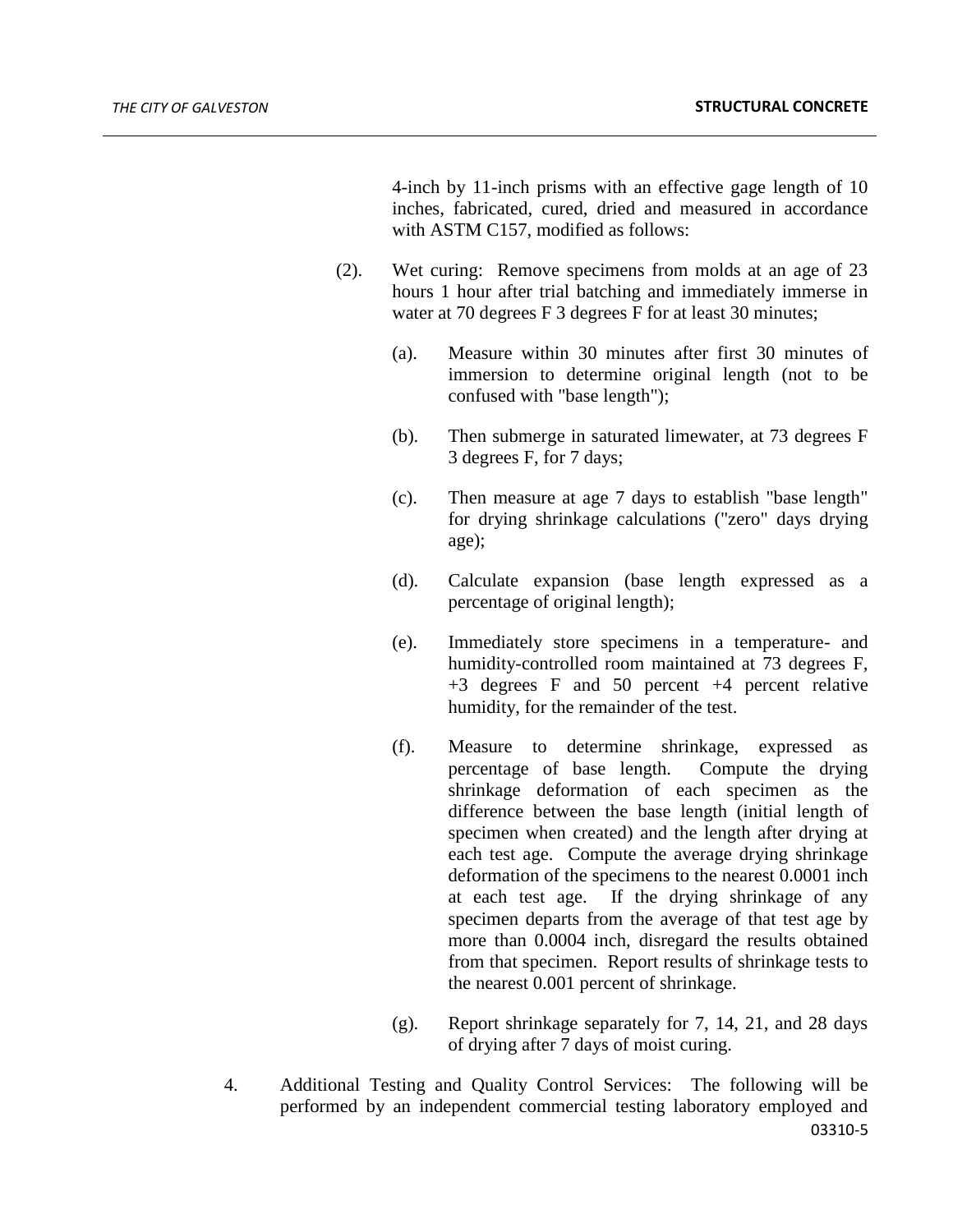paid by the Owner in accordance with Section 01410, Testing Laboratory Services, when requested by the Owner's Representative.

- a. Checking of batching and mixing operations.
- b. Review of manufacturer's report of each cement shipment and conducting laboratory tests of cement.
- c. Molding and testing reserve 7-day cylinders or field cylinders.
- d. Conducting additional field tests for slump, concrete temperature and ambient temperature.
- e. Alkalinity Tests: For concrete used in sanitary structures, one test for each structure. Perform alkalinity tests on concrete covering reinforcing steel on the inside of the pipe or structure in accordance with "Encyclopedia of Industrial Chemical Analysis," Vol. 15, page 230.
- 5. Contractor shall provide the following testing and quality control services:
	- a. Employ an independent commercial testing laboratory, acceptable to Owner, to prepare and test design mix for each class of concrete for which material source has been changed.
	- b. Notify commercial testing laboratory employed by Owner 24 hours prior to placing concrete.
- 6. Testing of deficient concrete in place:
	- a. When averages of three consecutive strength test results fail to equal or exceed specified strength, or when any individual strength test result falls below specified strength by more than 500 psi, strength of concrete shall be considered potentially deficient and core testing, structural analysis or load testing may be required by the Owner's Representative.
	- b. When concrete in place proves to be deficient, Contractor shall pay costs, including costs due to delays, incurred in providing additional testing and analysis services provided by the Owner's Representative, or the independent commercial testing laboratory selected by the Owner.
	- c. Replace concrete work judged inadequate by core tests, structural analysis or load tests at no additional cost to the Owner.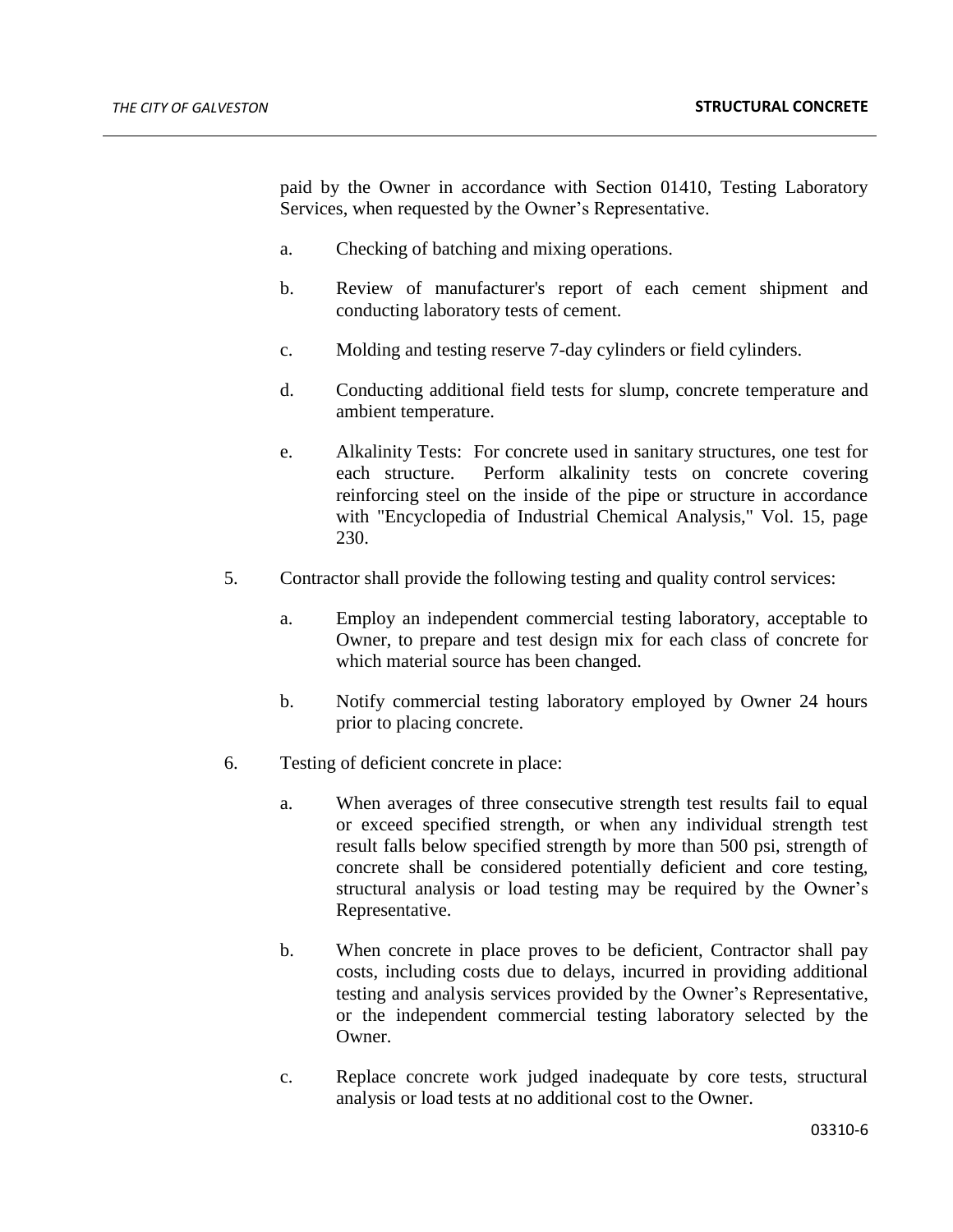- d. Core Tests:
	- (1). Obtain and test cores in accordance with ASTM C42. Where concrete in structure will be dry under service conditions, airdry cores (temperature 60 to 80 degrees F, relative humidity less than 60 percent) for 7 days before test; test dry. Where concrete in structure will be more than superficially wet under service conditions, test cores after moisture conditioning in accordance with ASTM C42.
	- (2). Take at least three representative cores from each member or area of concrete in place that is considered potentially deficient. Location of cores shall be determined by the Owner's Representative so as to least impair strength of structure. When, before testing, one or more cores shows evidence of having been damaged during or after removal from structure, replace the damaged cores.
	- (3). Concrete in area represented by core test will be considered adequate when average strength of cores is equal to at least 85 percent of specified strength, and when no single core is less than 75 percent of specified strength.
	- (4). Patch core holes in accordance with Section 03345 Concrete Finishing.
- e. Structural Analysis: When core tests are inconclusive or impractical to obtain, the Owner's Representative may perform additional structural analysis at Contractor's expense to confirm safety of structure.
- f. Load Tests: When core tests and structural analysis do not confirm safety of structure, load tests may be required, and their results evaluated, in accordance with ACI 318.
- g. Testing by impact hammer, sonoscope, probe penetration tests (Windsor probe), or other nondestructive device may be permitted by the Owner's Representative to determine relative strengths at various locations in structure, to evaluate concrete strength in place, or for selecting areas to be cored. However, such tests, unless properly calibrated and correlated with other test data, shall not be used as basis for acceptance or rejection of structure's safety.

## 1.06 STORAGE AND HANDLING OF MATERIALS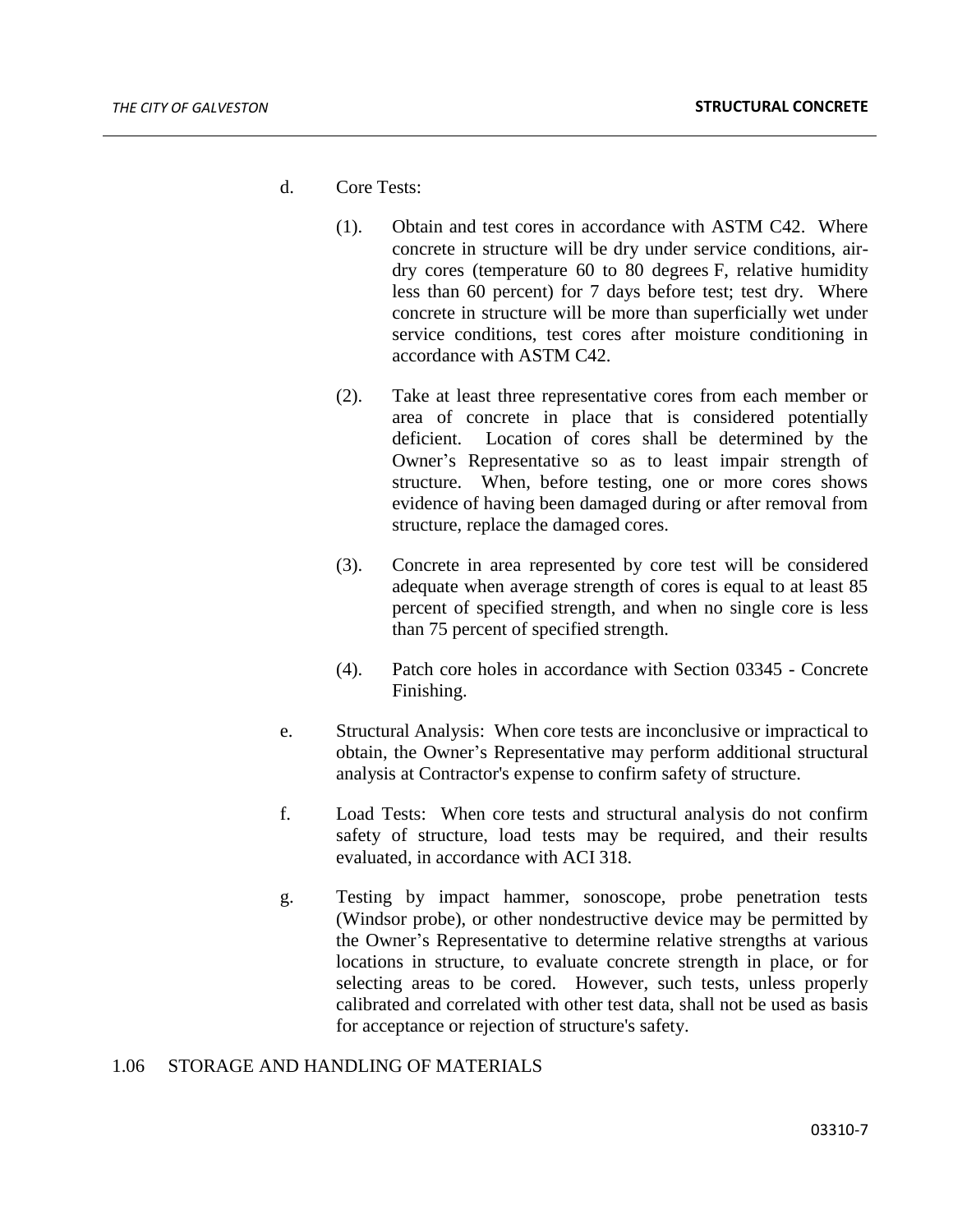- A. Cement: Store cement in weathertight buildings, bins or silos to provide protection from dampness and contamination and to minimize warehouse set. When there is any doubt as to expansive potential of shrinkage-compensating cements because of method or length of storage and exposure, laboratory test cement before use.
- B. Aggregate: Arrange and use aggregate stockpiles to avoid excessive segregation or contamination with other materials or with other sizes of like aggregates. Build stockpiles in successive horizontal layers not exceeding 3 feet in thickness. Complete each layer before next is started.
- C. Fine Aggregate: Before using, allow fine aggregate to drain until uniform moisture content is reached.
- D. Admixtures: Store admixtures to avoid contamination, evaporation or damage. For those used in form of suspensions or unstable solutions, provide suitable agitating equipment to assure uniform distribution of ingredients. Protect liquid admixtures from freezing and other temperature changes which would adversely affect their characteristics.
- E. Lightweight Aggregates: Uniformly predampen lightweight aggregates as necessary to prevent excessive variations in moisture content. Allow predampened aggregates to remain in stockpiles, under continuous fog spray, for minimum of 24 hours before use. Provide adequate drainage in stockpile areas to eliminate excess water and accumulation of contaminated fines.
- PART 2 PRODUCTS

## 2.01 MATERIALS

- A. Cement:
	- 1. Use same brand of cement used in concrete mix design. Use only one brand of each type in each structure, unless otherwise indicated on Drawings.
	- 2. Portland Cement: ASTM C150, Type I or Type II, gray in color. Use Type III only when specifically authorized by the Owner's Representative in writing. Use Type II, including the requirements of Table 2, in construction of liquidcontaining structures and cooling towers, unless shown otherwise on Drawings.
- B. Admixtures:
	- 1. Do not use calcium chloride, thiocyanate or admixtures containing more than 0.05 percent chloride ions.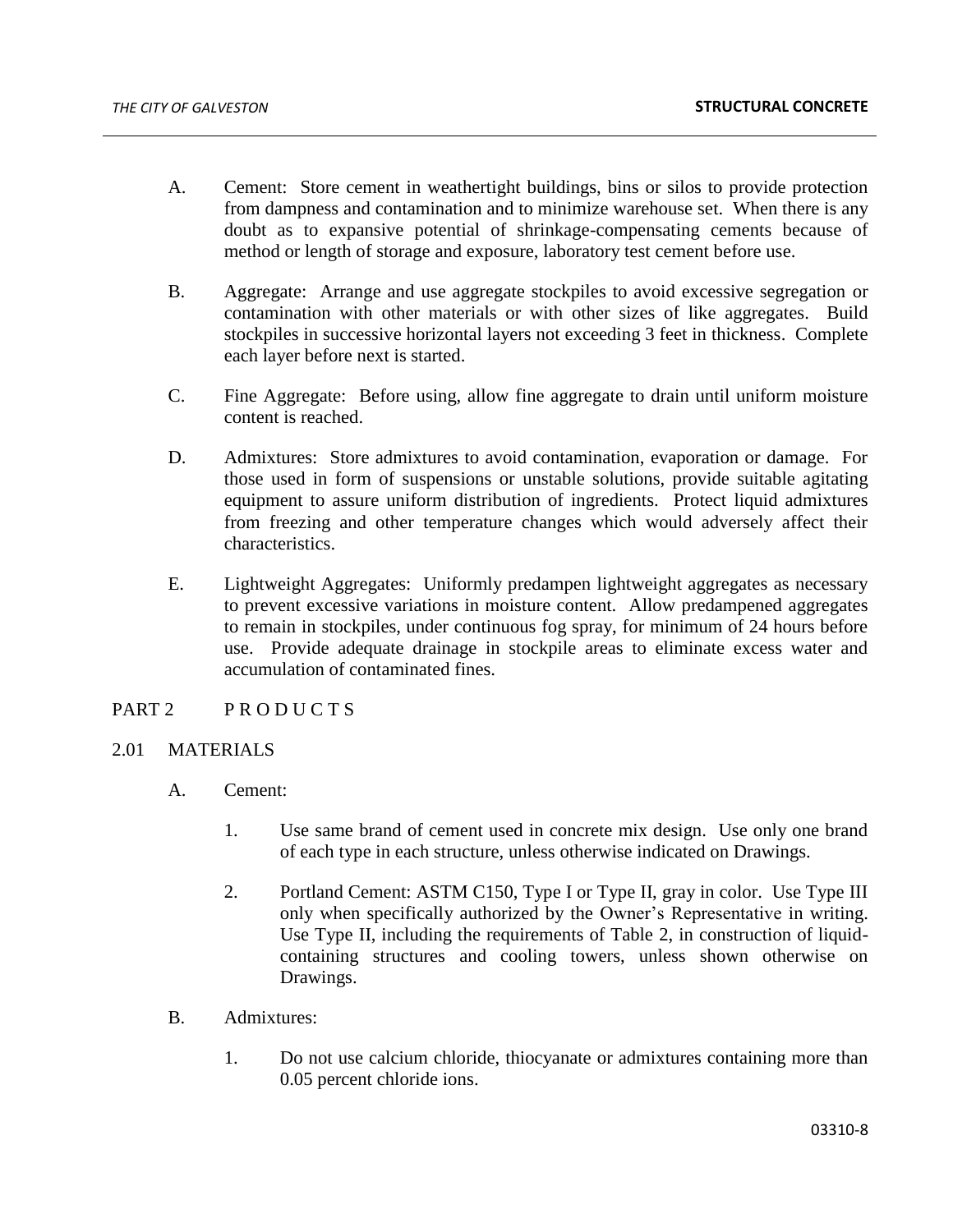- 2. Air-Entraining Admixtures: ASTM C260, compatible with other admixtures used.
- 3. Chemical Admixtures: Polymer type, nonstaining, chloride-free admixtures conforming to ASTM C494, Type A, C, D or E.
- 4. High-Range Water Reducer (Superplasticizer): ASTM C494, Type F or G, compatible with and by the same manufacturer as other admixtures.
- C. Mixing Water: Use clean, potable water, free from harmful amounts of oils, acids, alkalis or other deleterious substances, meeting requirements of ASTM C94.
- D. Aggregates: Use coarse aggregate from only one source and fine aggregate from only one source, for exposed concrete in any single structure.
	- 1. Coarse Aggregate: Gravel, crushed gravel or crushed limestone conforming to ASTM C33.
	- 2. Fine Aggregate: Natural sand complying with ASTM C33.
	- 3. Limestone aggregate shall conform to ASTM C33 and the following additional requirements: Clean, hard, strong and durable particles free of chemicals and coatings of silt, clay, or other fine materials that may affect hydration and bond of cement paste. Select crushed limestone: High-calcium limestone (minimum 95 percent  $CaCO<sub>3</sub>$  and maximum 3.5 percent  $MgCO<sub>3</sub>$ ) with maximum Los Angeles Abrasion loss of 38 percent, when tested in accordance with ASTM C131 or ASTM C535. Test aggregate for soundness in accordance with ASTM C88; maximum loss shall not exceed 18 percent after 5 cycles of magnesium sulfate test
	- 4. Maximum size of coarse aggregate:
		- a. Normal weight concrete, except as noted below: 1-1/2 inches.
		- b. Formed members 6 inches or less in least dimension: 1/5 least dimension.
		- c. Slabs: 1/3 depth of slab.
		- d. Drilled shafts: 1/3 clearance between reinforcing steel, but not greater than 3/4 inch.
		- e. Concrete fill, seal slabs and bonded concrete topping in clarifiers: 3/8 inch.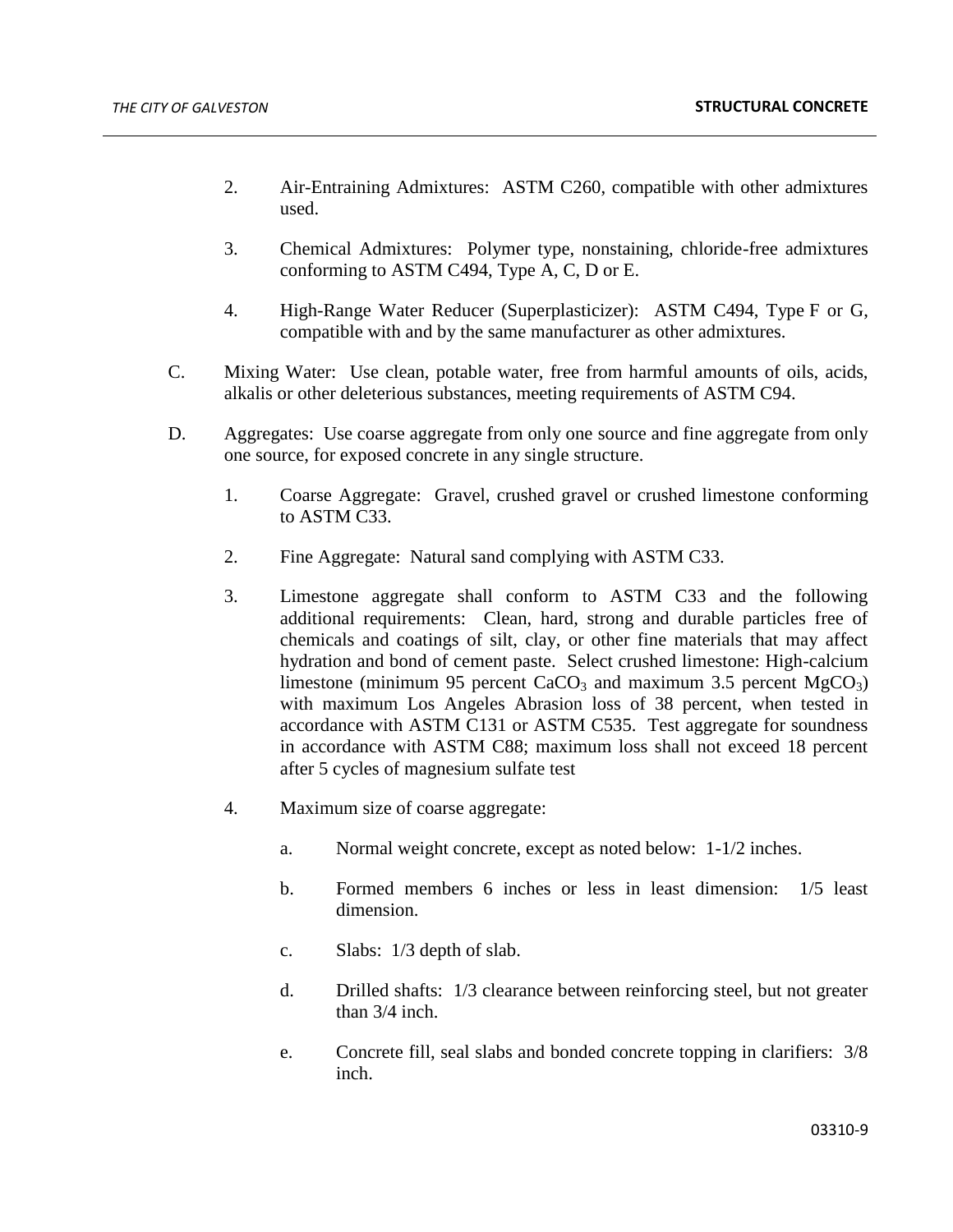- 5. Coarse aggregate for lightweight concrete: ASTM C330. Grading limits: 3/4 inch to No. 4.
- 6. Abrasive Aggregate: Conform to requirements of Section 03345 Concrete Finishing.
- E. Calcium Chloride: Not permitted.
- F. Evaporation Retardant: Masterbuilders "Confilm", Euclid "Eucobar", or equal.
- G. Miscellaneous Materials:
	- 1. Bonding Agent: Two-component modified epoxy resin.
	- 2. Vapor barrier: 6 mil clear polyethylene film of type recommended for belowgrade application.
	- 3. Non-shrink grout: premixed compound consisting of non-metallic aggregate, cement and water-reducing and plasticizing agents; capable of developing minimum compressive strength of 2,400 psi in 48 hours and 7,000 psi in 28 days.

# 2.02 CONCRETE MIX

- A. Objective: Select proportions of ingredients to produce concrete having proper placability, durability, strength, appearance and other specified properties.
- B. Mix Design: Employ and pay an independent commercial testing laboratory, acceptable to Owner, to prepare and test mix designs for each type of concrete specified. Proportion mix design ingredients by weight. Submit mix designs and test results for approval.
	- 1. During the trial batches, aggregate proportions may be adjusted by the testing laboratory using two coarse aggregate size ranges to obtain the required properties. If one size range produces an acceptable mix, a second size range need not be used. Such adjustments shall be considered refinements to the mix design and shall not be the basis for extra compensation to the Contractor. Concrete shall conform to the requirements of this Section, whether the aggregate proportions are from the Contractor's preliminary mix design, or whether the proportions have been adjusted during the trial batch process. Prepare trial batches using the aggregates, cement and admixtures proposed for the project. Make trial batches large enough to obtain 3 drying shrinkage test specimens and 6 compression test specimens from each batch. Shrinkage testing is required only for Class A and D concrete.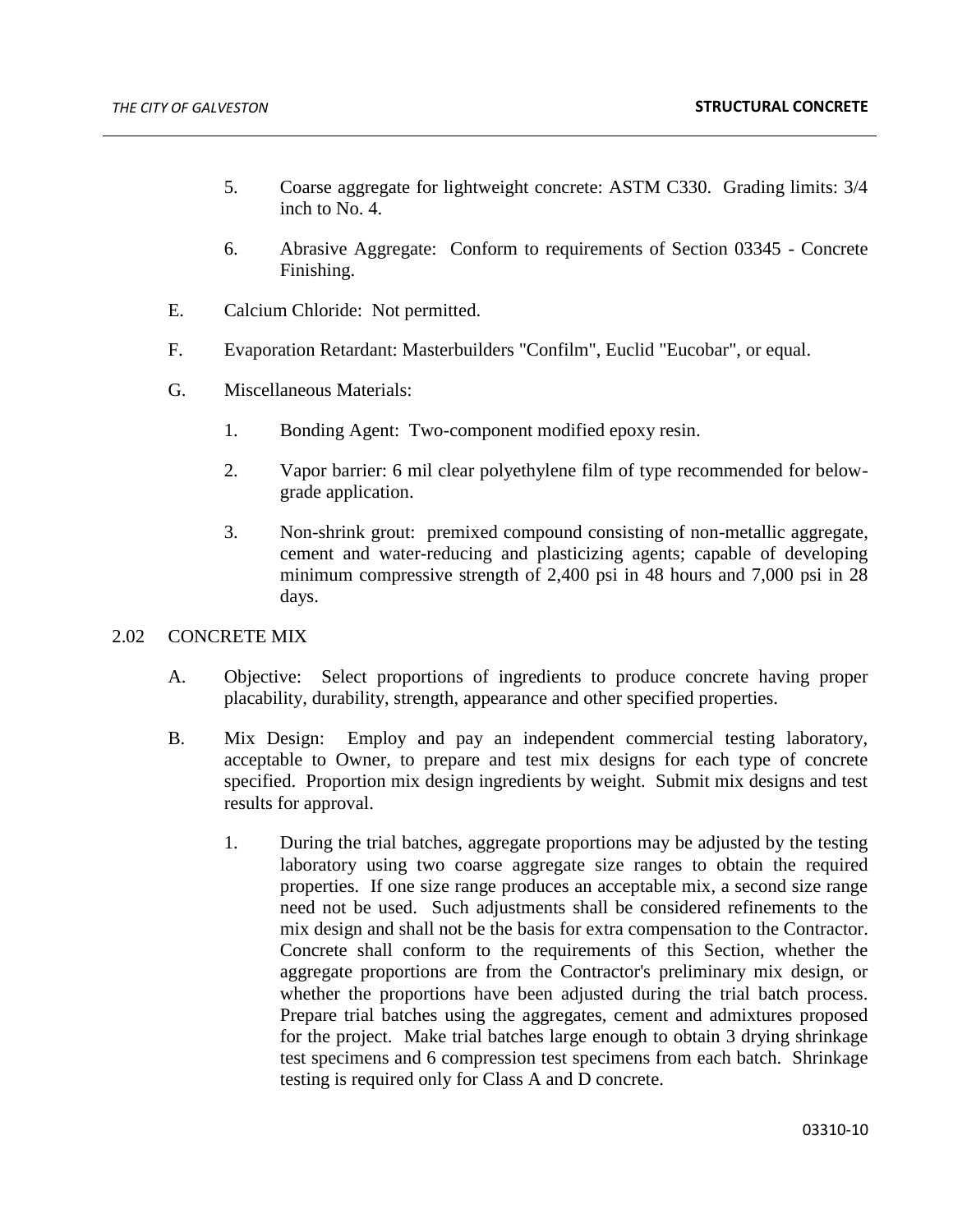- 2. Determine compressive strength by testing 6-inch diameter by 12-inch high cylinders, made, cured and tested in accordance with ASTM C192 and ASTM C39. Test 3 compression test cylinders at 7 days and 3 at 28 days. Average compressive strength for the 3 cylinders tested at 28 days for any given trial batch shall be not less than 125 percent of the specified compressive strength.
- 3. Perform sieve analysis of the combined aggregate for each trial batch according to of ASTM C136. Report percentage passing each sieve.
- 4. In mix designs for Class A and D concrete, fine aggregate shall not exceed 41 percent of total aggregate by weight.
- C. Shrinkage Limitations, Class A and D Concrete
	- 1. Maximum concrete shrinkage for specimens cast in the laboratory from the trial batch: 0.036 percent as measured at 21-day drying age, or 0.042 percent at 28-day drying age. Use for construction only mix designs that meet trial batch shrinkage requirements. Shrinkage limitations apply only to Class A and D concrete.
	- 2. Maximum concrete shrinkage for specimens cast in the field shall not exceed the trial batch maximum shrinkage requirement by more than 25 percent.
	- 3. If the required shrinkage limitation is not met during construction, take any or all of the following actions, at no additional cost to the Owner, for securing the specified shrinkage requirements: Changing the source or aggregates, cement or admixtures; reducing water content; washing of aggregate to reduce fines; increasing the number of construction joints; modifying the curing requirements; or other actions designed to minimize shrinkage or its effects.
- D. Selecting Ingredient Proportions for Concrete:
	- 1. Proportion concrete mix according to ACI 301, Chapter 3.
	- 2. Establish concrete mix design by laboratory trial batches prepared by independent testing laboratory, or on basis of previous field experience in accordance with provisions of ACI 318, Item 5.3; however, minimum cement content for each class of concrete shall not be less than specified.
	- 3. Concrete mix design data submitted for review shall have average 28-day compressive strength calculated in accordance with ACI 318, Item 5.3.2.1. When data is not available to determine standard deviation in accordance with ACI 318, Item 5.3.1, average 28-day strength of mix design shall conform to ACI 318, Table 5.3.2.2.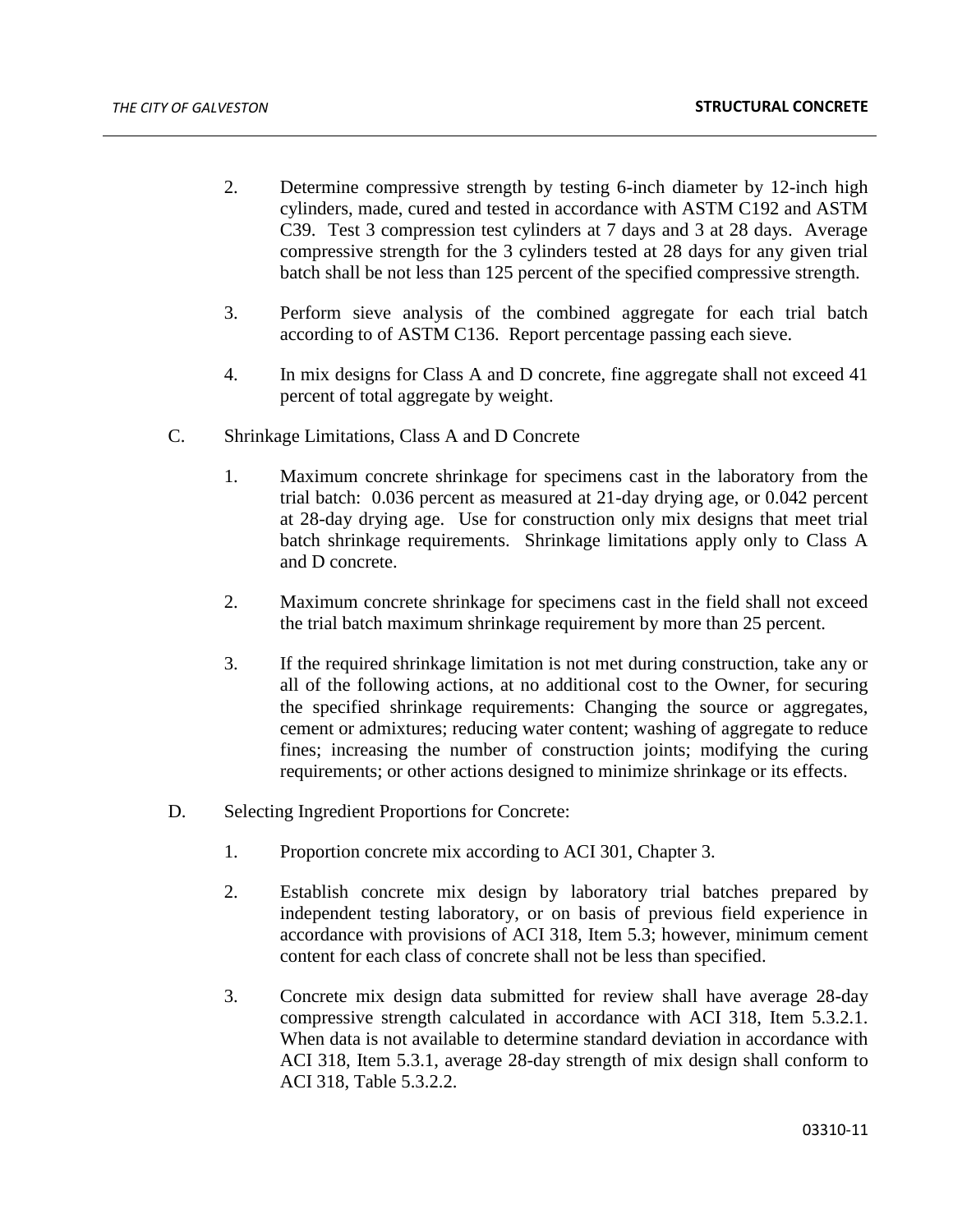- E. Water-Cement Ratios:
	- 1. Maximum allowable water-cement ratios shall be as follows:
		- a. Concrete for liquid-containing structures: 0.45.
		- b. Concrete subjected to brackish water, salt spray or deicers: 0.40.
		- c. All other concrete: 0.55.
	- 2. Superplasticizer may be added to maintain specified maximum water-cement ratios. Include free water in aggregate in water-cement ratio computations.
- F. Adjustment of Mix Proportions: After sufficient data becomes available during construction, mix may be adjusted upon approval of the Owner's Representative, in accordance with ACI 318, Item 5.5; however, minimum cement content for each class of concrete shall not be less than specified.
- G. Entrained Air: Air-entrain all concrete except drilled shafts. Total air content in accordance with ASTM C173: 4 to 6 percent.
- H. Consistency, Workability, and Slump:
	- 1. The quantity of water in a batch of concrete shall be just sufficient, with a normal mixing period, to produce concrete which can be worked properly into place without segregation, and which can be compacted by vibratory methods as specified, to give the desired strength, density, impermeability and smoothness of surface. Change the quantity of water as necessary, with variations in the nature or moisture content of the aggregates, to maintain uniform production of a desired consistency. Determine the consistency of the concrete in successive batches by slump tests in accordance with ASTM C 143. Slumps shall be as follows:

| Concrete Type                 | Minimum Slump | Maximum Slump |
|-------------------------------|---------------|---------------|
| Portland Cement Concrete:     | ን"            | 4"            |
| Concrete to be dosed with     |               |               |
| superplasticizer:             | 1"            | 3"            |
| Normal Weight Concrete after  |               |               |
| dosing with superplasticizer: | 4"            | 9"            |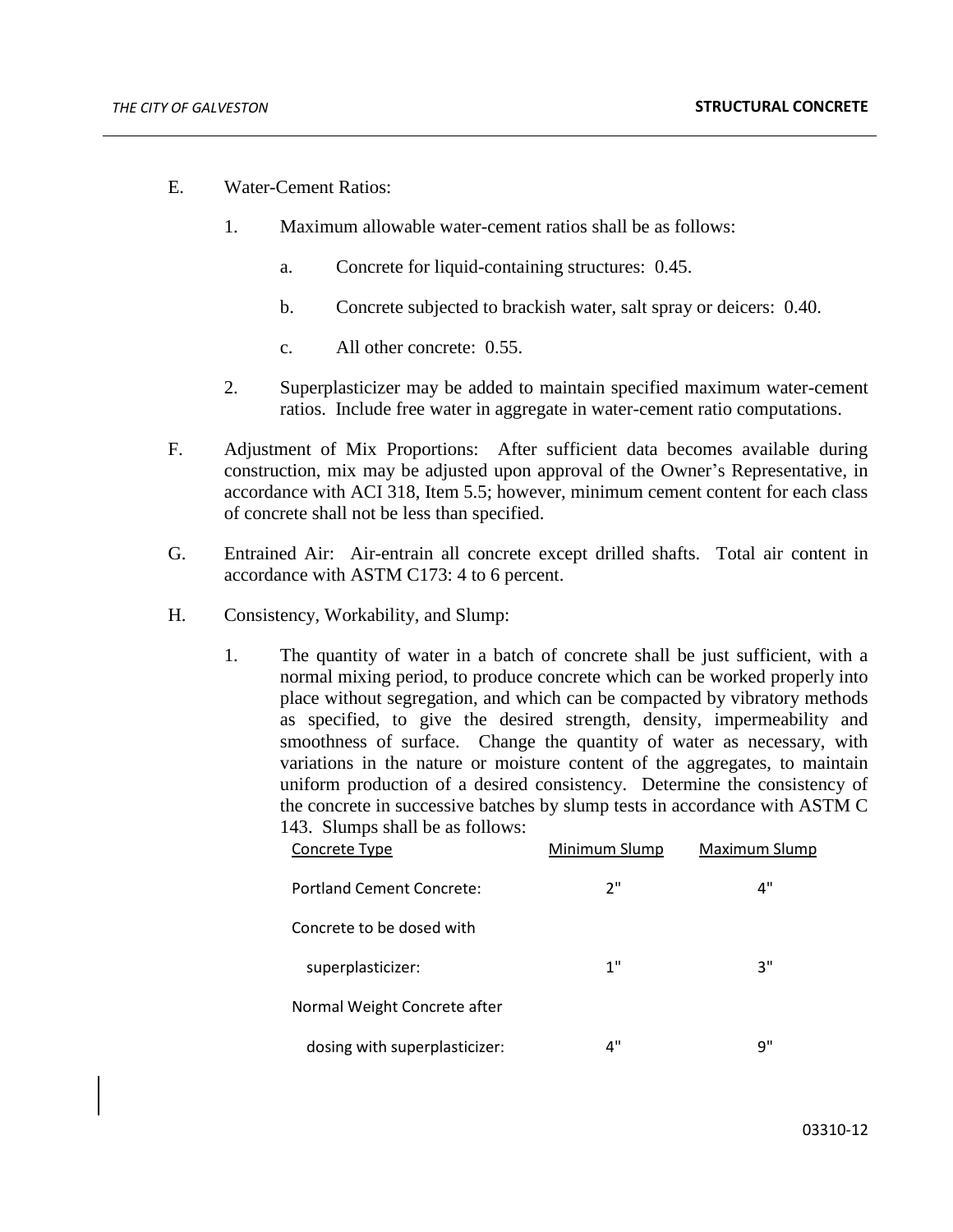Lightweight Concrete after

| dosing with superplasticizer: | ⊿" | 7"                         |
|-------------------------------|----|----------------------------|
| Drilled Shaft Concrete:       | 4" | $\mathsf{R}^{\mathsf{II}}$ |

\* Minimum slump where drilled shafts are cast in temporary casings: 5 inches.

- 2. Specified slump shall apply at time when concrete is discharged at job site. Perform slump tests to monitor uniformity and consistency of concrete delivered to job site; however, do not use as basis for mix design. Do not exceed water-cement ratios specified.
- I. Admixtures: Proportion admixtures according to manufacturer's recommendations. Use of accelerator is permitted when air temperature is less than 40 degrees F. Use of retarder is permitted when temperature of placed concrete exceeds 65 degrees F.
- J. High-Range Water Reducers (Superplasticizers): Use superplasticizer to improve workability of concrete or delay hydration of cement, in accordance with requirements and recommendations of product manufacturer and approved submittals.
- K. Concrete Classification and Strength:
	- 1. Strength: Conform to values for class of concrete indicated on Drawings for each portion of Work. Requirements are based on 28-day compressive strength. If high early-strength concrete is allowed, requirements are based on 7-day compressive strength.
	- 2. Classification:

| Class    | Minimum 28-Day       |                               |
|----------|----------------------|-------------------------------|
| (Normal- | Compressive Strength | <b>Minimum Cement Content</b> |
| weight)  | (psi)                | Pounds per CubicYard          |

Concrete for Structures Containing Water or Wastewater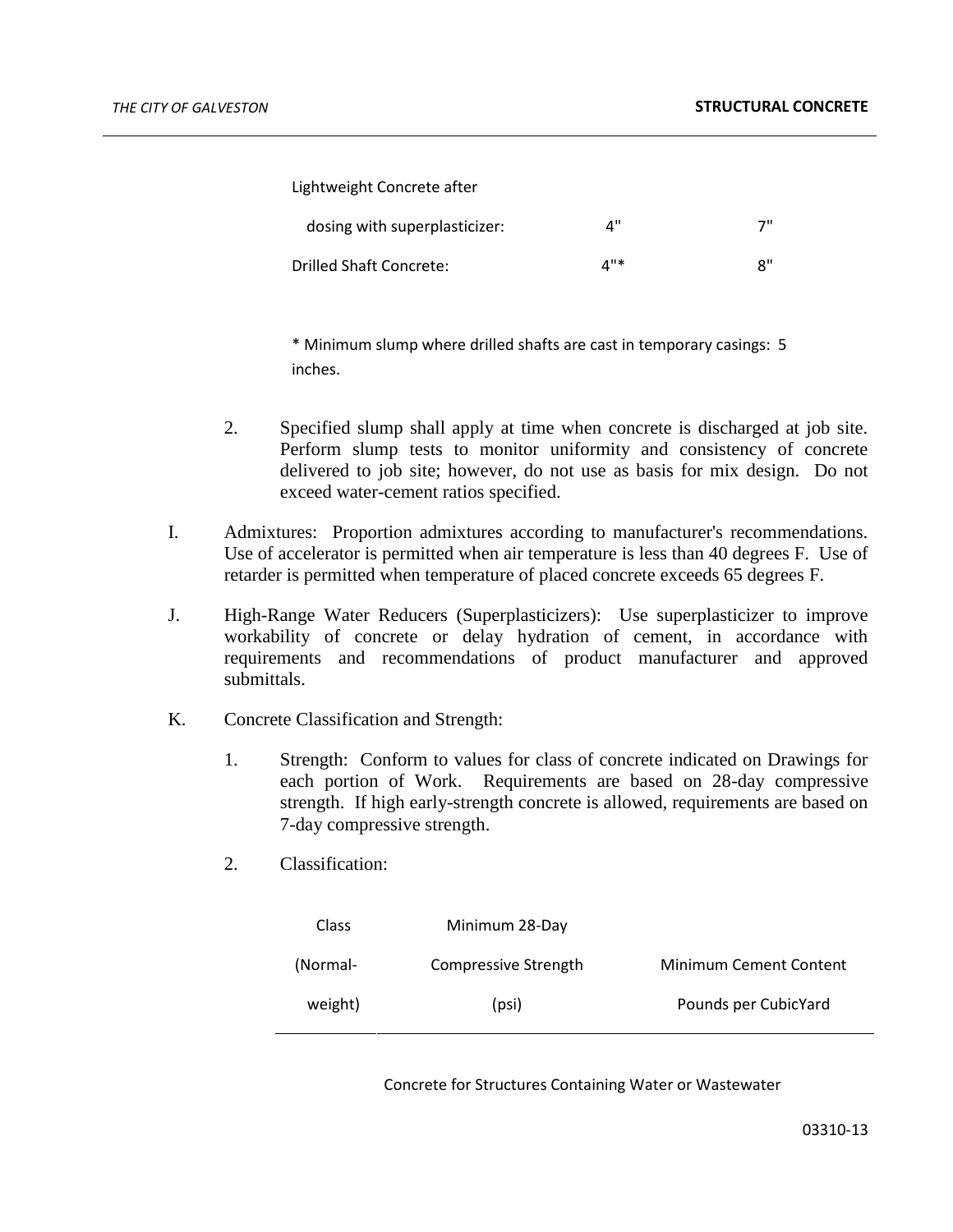| Α | 4000 | 564 (6 Sacks)     |
|---|------|-------------------|
| B | 1500 | 329 (3-1/2 Sacks) |
| C | 3000 | 470 (5 Sacks)     |
| D | 5000 | 658 (7 Sacks)     |
| Н | 3000 | 611 (6-1/2 Sacks) |

| <b>Class</b> | Minimum 28-Day              |                               |
|--------------|-----------------------------|-------------------------------|
| (Normal-     | <b>Compressive Strength</b> | <b>Minimum Cement Content</b> |
| weight)      | (psi)                       | Pounds per CubicYard          |

# Concrete for Buildings, Slabs on Grade and Miscellaneous Structures

| AB | 4000 | Not Applicable |
|----|------|----------------|
| BB | 1500 | Not Applicable |
| CB | 3000 | Not Applicable |
| DB | 5000 | Not Applicable |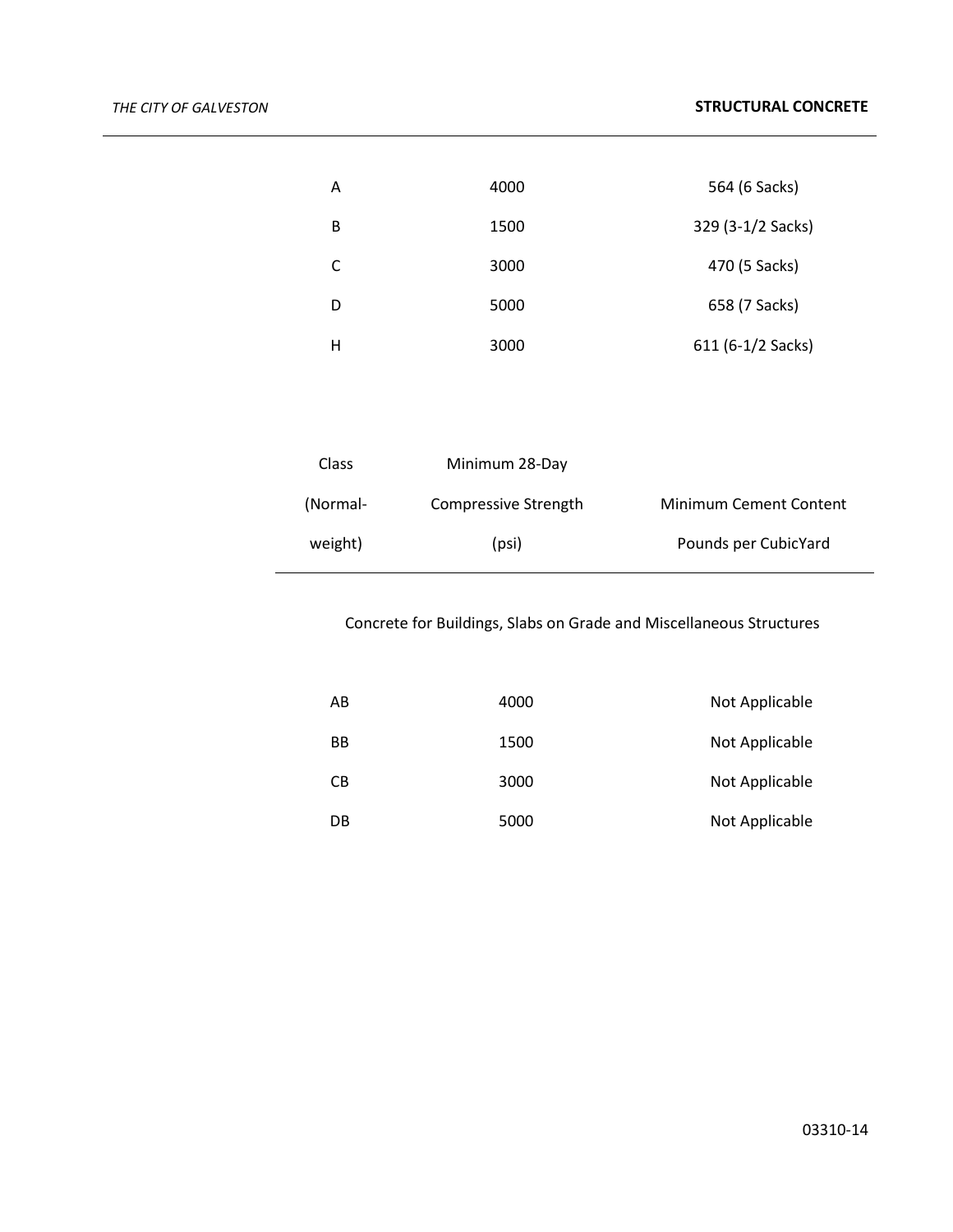| Class   | Minimum 28-Day       |                               |
|---------|----------------------|-------------------------------|
| (Light- | Compressive Strength | <b>Minimum Cement Content</b> |
| weight) | (psi)                | Pounds per Cubic Yard         |
|         |                      |                               |
| F       | 3000                 | Not Applicable                |
| F       | 4000                 | Not Applicable                |
| G       | 5000                 | Not Applicable                |

- 3. Maximum size aggregate for Class H concrete: 3/8 inch. Maximum size aggregate for all other normal-weight concrete: 1-1/2 inches, except as specified in Paragraph 2.01D.4.
- 4. When required strength is not obtained with minimum cement content as specified, add cement, lower water-cement ratio or provide other aggregates as necessary.
- 5. In addition to conforming to specified strength, lightweight concrete must be within specified unit weight limits. Maximum air-dry unit weight is 118 pounds per cubic foot; minimum is 110 pounds per cubic foot unless shown otherwise on Drawings. Determine air-dry unit weight in accordance with ASTM C567. Correlate air-dry unit weight with fresh unit weight of the same concrete as a basis for acceptance during construction.
- L. Use of Classes of Concrete:
	- 1. Use classes of concrete as indicated on the Drawings and in other specifications.
	- 2. Liquid-containing structures: If not otherwise indicated, use the following classes for structures containing water or wastewater and for utility applications in the locations described:
		- a. Class A: All reinforced concrete and where not otherwise defined.
		- b. Class B: Un-reinforced concrete used for plugging pipes, seal slabs, thrust blocks and trench dams, unless indicated otherwise.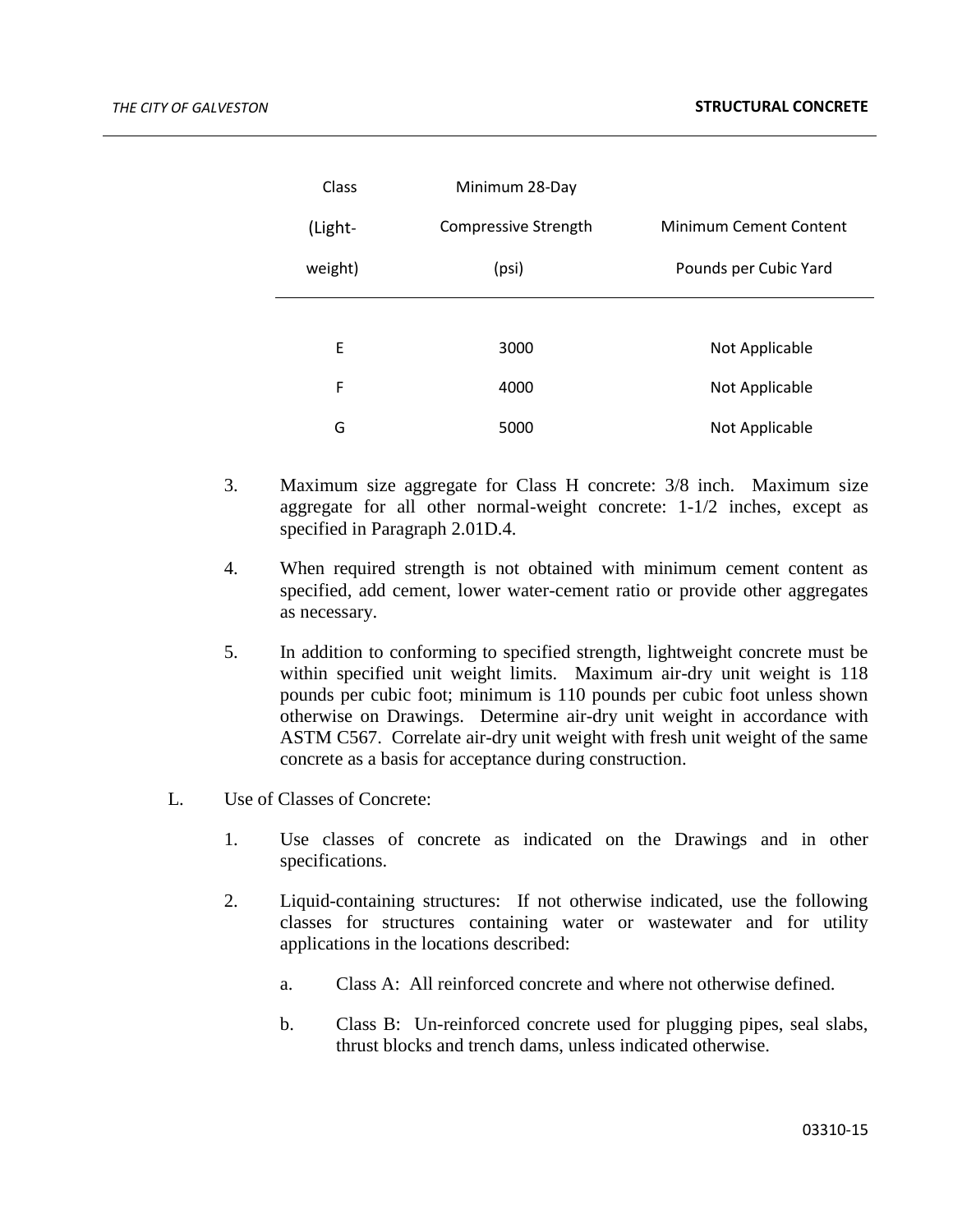- c. Class H: Fill and topping. Where concrete fill thickness exceeds 3 inches in the majority of a placement and is not less than 1.5 inches thick, Class A concrete may be used.
- 3. All other structures: If not otherwise indicated, use the following classes in the locations described:
	- a. Class AB: All reinforced concrete and where not otherwise defined.
	- b. Class CB: Duct banks; see section 16402 Underground Duct Banks for additional requirements.
	- c. Class BB: Un-reinforced concrete fill under structures.

## 2.03 MIXING NORMAL WEIGHT CONCRETE

- A. Conform to ACI 301, Chapter 7.
- B. Ready-Mixed Concrete:
	- 1. Measure, batch, mix and transport ready-mixed concrete according to ASTM C94. Plant equipment and facilities shall conform to NRMCA "Certification of Ready Mixed Concrete Production Facilities".
	- 2. Provide batch tickets with information specified in ASTM C94. Deliver batch ticket with concrete and give to Owner's on-site testing laboratory representative.
- C. Admixtures:
	- 1. Charge air-entraining and chemical admixtures into mixer as solution using automatic dispenser or similar metering device. Measure admixture to accuracy within  $+3$  percent. Do not use admixtures in powdered form.
	- 2. Two or more admixtures may be used in same concrete, provided that admixtures in combination retain full efficiency and have no deleterious effect on concrete or on properties of each other. Inject admixtures separately during batching sequence.
	- 3. Add retarding admixtures as soon as practicable after addition of cement.
- D. Temperature Control: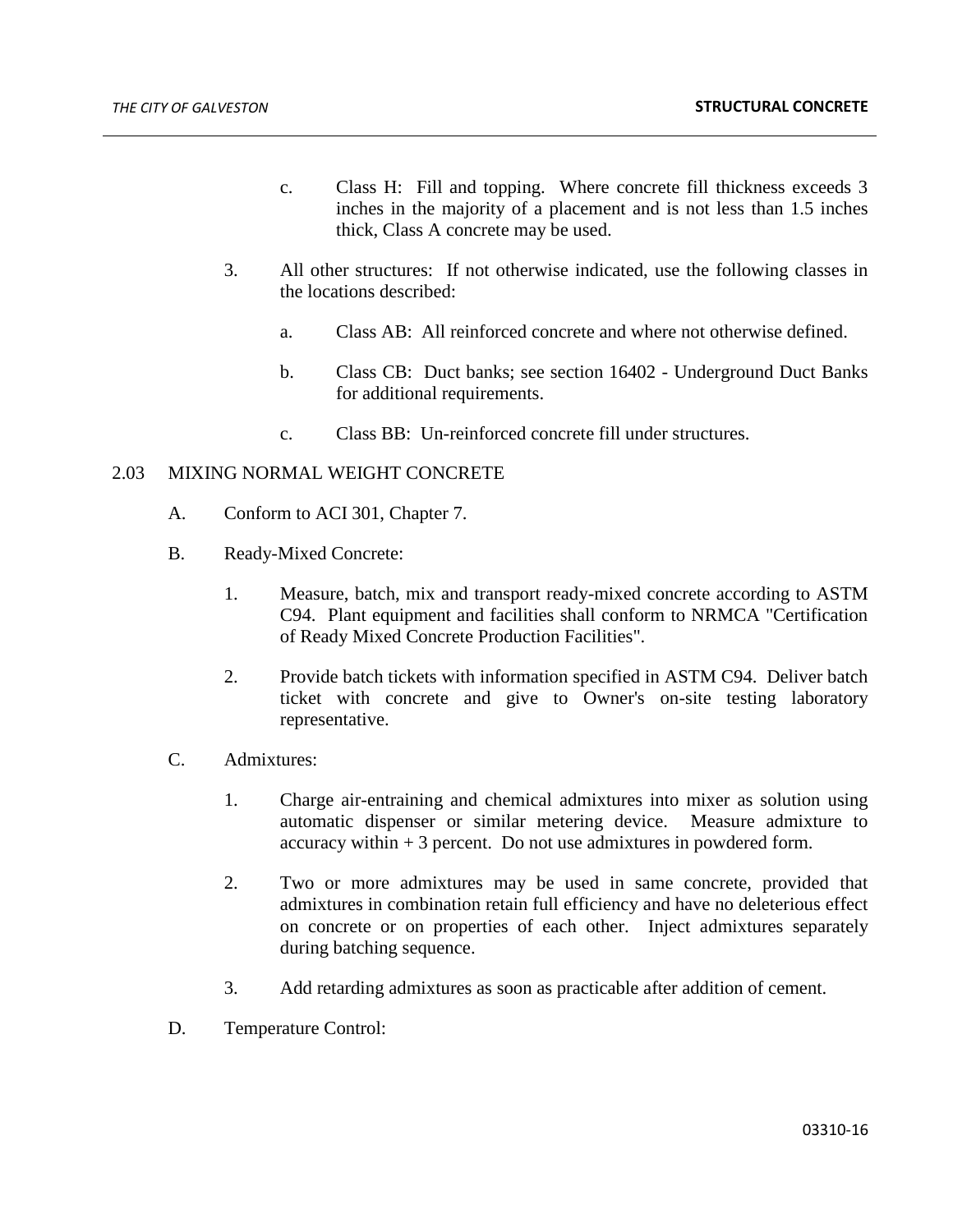- 1. When ambient temperature falls below 40 degrees F, keep as-mixed temperature above 55 degrees F to maintain concrete above minimum placing temperature.
- 2. When water or aggregate has been heated, combine water with aggregate in mixer before cement is added. Do not add cement to mixtures of water and aggregate when temperature of mixture is greater than 100 degrees F.
- 3. In hot weather, maintain temperature of concrete below maximum placing temperature. When necessary, temperature may be lowered by cooling ingredients, cooling mixer drum by fog spray, using chilled water or wellcrushed ice in whole or part for added water, or arranging delivery sequence so that time of transport and placement does not generate unacceptable temperatures.
- 4. Submit hot weather and cold weather concreting plans for approval.

## 2.04 MIXING LIGHTWEIGHT CONCRETE

- A. Determining Absorption of Aggregates: Mixing procedures vary according to total absorption by weight of lightweight aggregates. Determine total absorption by weight before predamping in accordance with ASTM C127.
- B. Ten Percent or Less Absorption: Follow same requirements as for mixing normalweight concrete when preparing concrete made with low-absorptive lightweight aggregates having 10 percent or less total absorption by weight. To be low absorptive, aggregates must absorb less than 2 percent additional water in first hour after mixing.
- C. More Than 10 Percent Absorption: Batch and mix concrete made with lightweight aggregates having more than 10 percent total absorption by weight, as follows:
	- 1. Place approximately 80 percent of mixing water in mixer.
	- 2. If aggregates are pre-dampened, add air-entraining admixture and all aggregates. Mix for minimum of 30 seconds, or 5 to 10 revolutions of truck mixer.
	- 3. When aggregates have not been predampened, mix aggregates and water for minimum of 1 minute and 30 seconds, or 15 to 30 revolutions of truck mixer. Then add air-entraining admixture and mix for additional 30 seconds.
	- 4. Then, in the following sequence, add specified or permitted admixtures (other than air-entraining agent), all cement, and mixing water previously withheld.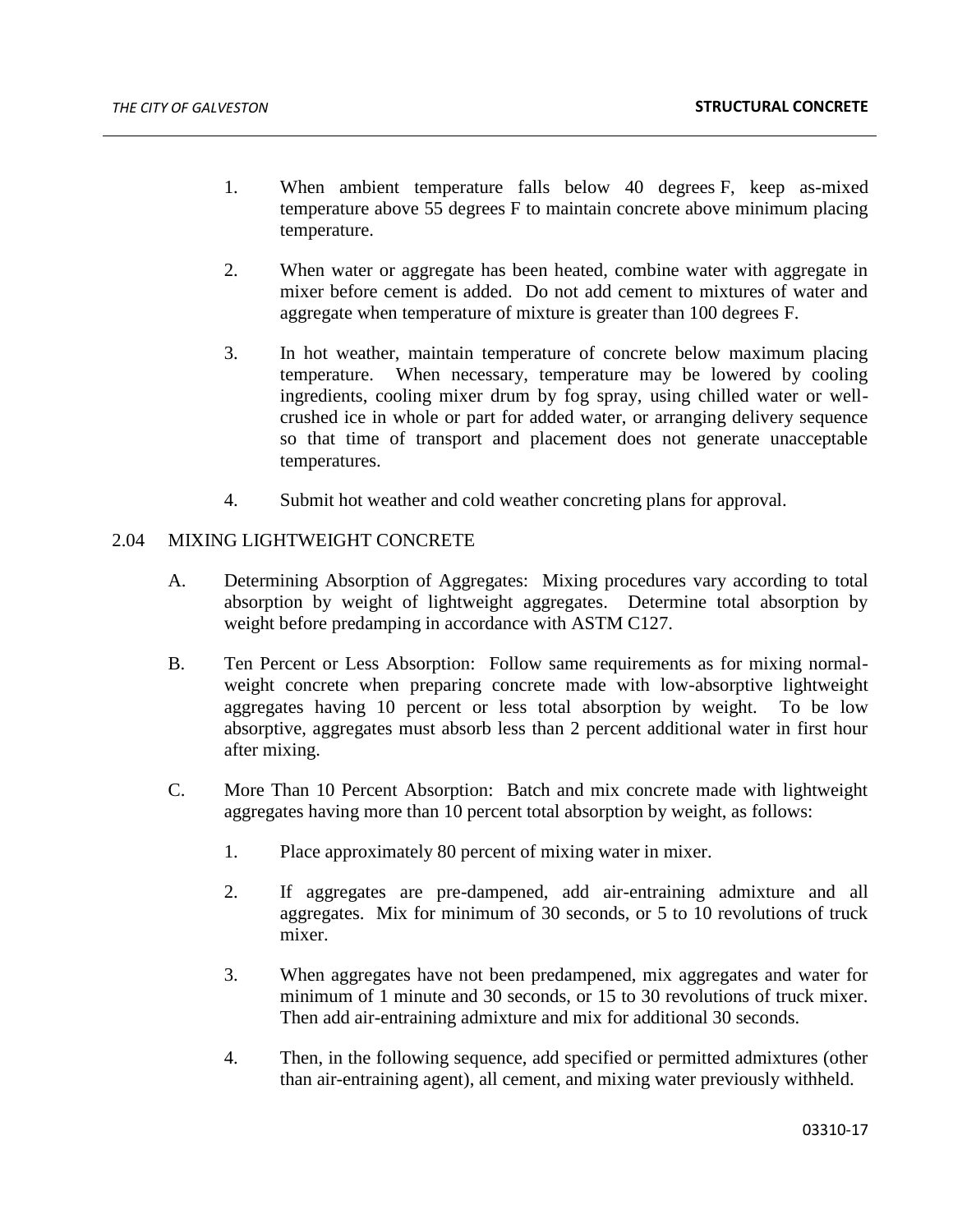5. Complete mixing using procedures for normal-weight concrete.

## 2.05 MASS CONCRETE

- A. Do not use high early-strength cement (Type III) or accelerating admixtures.
- B. Use high-range water-reducing admixture (superplasticizer) to minimize water content and cement content.
- C. Specified water-reducing retarding admixture may be required to prevent cold joints when placing large quantities of concrete, to permit revibration of concrete, to offset effects of high temperature in concrete or weather, and to reduce maximum temperature or rapid temperature rise.

## 2.06 EQUIPMENT

- A. Select equipment of size and design to ensure continuous flow of concrete at delivery end. Conform to following equipment and operations requirements.
- B. Truck mixers, agitators and manner of operation: Conform to ASTM C94. Use of non-agitating equipment for transporting concrete is not permitted.
- C. Belt conveyors: Configure horizontally, or at a slope causing no segregation or loss. Use approved arrangement at discharge end to prevent separation. Discharge long runs without separation into hopper.
- D. Chutes: Metal or metal-lined (other than aluminum). Arrange for vertical-tohorizontal slopes not more than 1 to 2 nor less than 1 to 3. Chutes longer than 20 feet or not meeting slope requirements may be used if concrete is discharged into hopper before distribution.
- E. Do not use aluminum or aluminum-alloy pipe or chutes for conveying concrete.

# PART 3 E X E C U T I O N

## 3.01 SPECIAL CONSIDERATIONS

- A. Concreting Under Water: Not permitted except where shown otherwise on Drawings or approved by the Owner's Representative. When shown or permitted, deposit concrete under water by methods acceptable to the Owner's Representative so fresh concrete enters mass of previously placed concrete from within, causing water to be displaced with minimum disturbance at surface of concrete.
- B. Protection from Adverse Weather: Unless adequate protection is provided or the Owner's Representative's approval is obtained, do not place concrete during rain,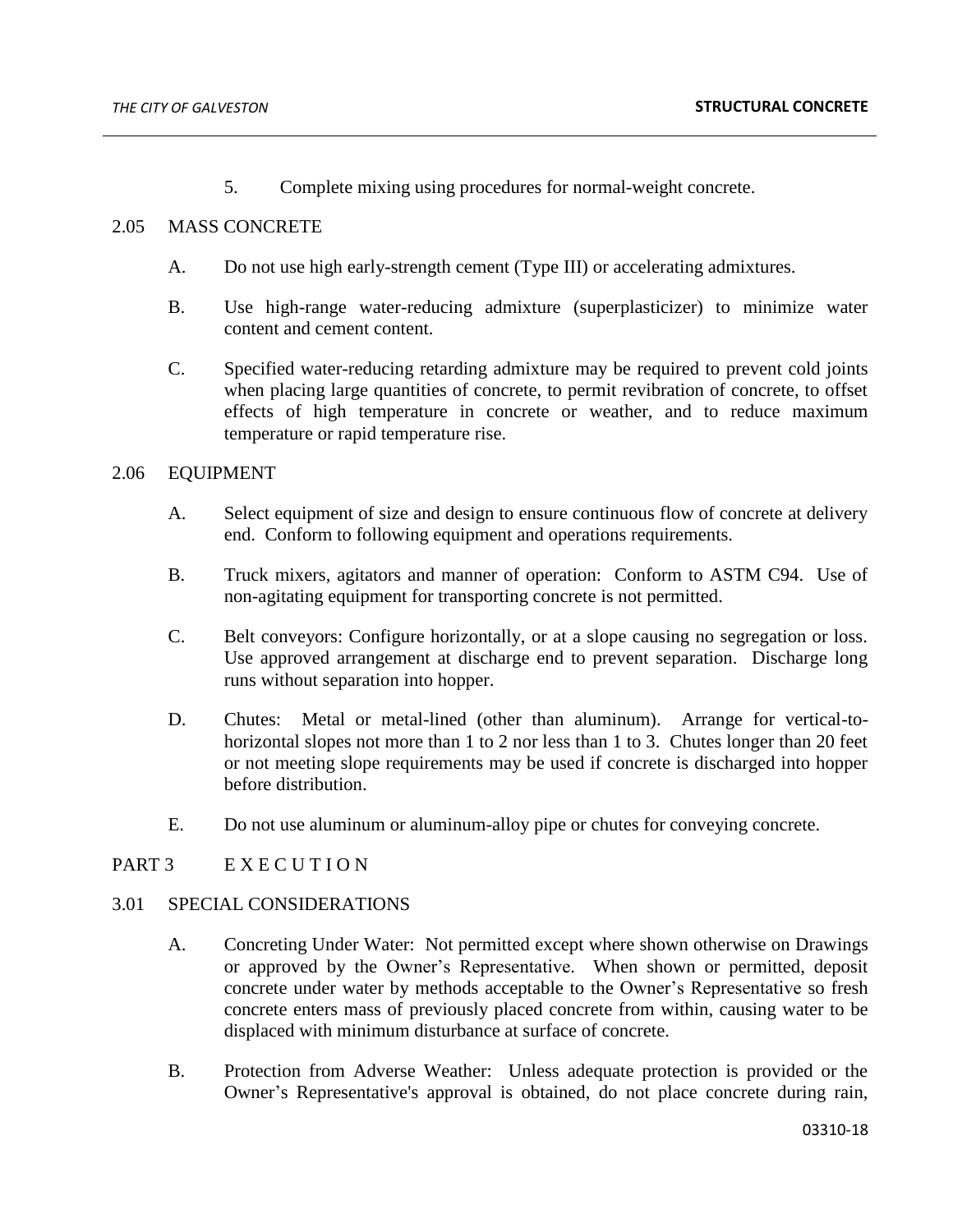sleet, snow or freezing weather. Do not permit rainwater to increase mixing water or to damage surface finish. If rainfall occurs after placing operations begin, provide adequate covering to protect Work.

# 3.02 PREPARATION OF SURFACES FOR CONCRETING

- A. Earth Surfaces:
	- 1. Under interior slabs on grade, install vapor barrier. Lap joints at least 6 inches and seal watertight with tape, or sealant applied between overlapping edges and ends. Repair vapor barrier damaged during placement of reinforcing and inserts with vapor barrier material; lap over damaged areas at least 6 inches and seal watertight.
	- 2. Other Earth Surfaces: Thoroughly wet by sprinkling prior to placing concrete, and keep moist by frequent sprinkling up to time of placing concrete thereon. Remove standing water. Surfaces shall be free from standing water, mud and debris at the time of placing concrete.
- B. Construction Joints:
	- 1. Definition: Concrete surfaces upon or against which concrete is to be placed, where the placement of the concrete has been interrupted so that, in the judgment of the, Owner's Representative new concrete cannot be incorporated integrally with that previously placed.
	- 2. Interruptions: When placing of concrete is to be interrupted long enough for the concrete to take a set, use forms or other means to shape the working face to secure proper union with subsequent work. Make construction joints only where acceptable to the Owner's Representative.
	- 3. Preparation: Give horizontal joint surfaces a compacted, roughened surface for good bond. Except where the Drawings call for joint surfaces to be coated, clean joint surfaces of laitance, loose or defective concrete and foreign material by hydroblasting or sandblasting (exposing aggregate), roughen surface to expose aggregate to a depth of at least  $1/4$  inch and wash thoroughly. Remove standing water from the construction joint surface before new concrete is placed.
	- 4. After surfaces have been prepared cover approximately horizontal construction joints with a 3-inch lift of a grout mix consisting of Class A concrete batched without coarse aggregate; place and spread grout uniformly. Place wall concrete on the grout mix immediately thereafter.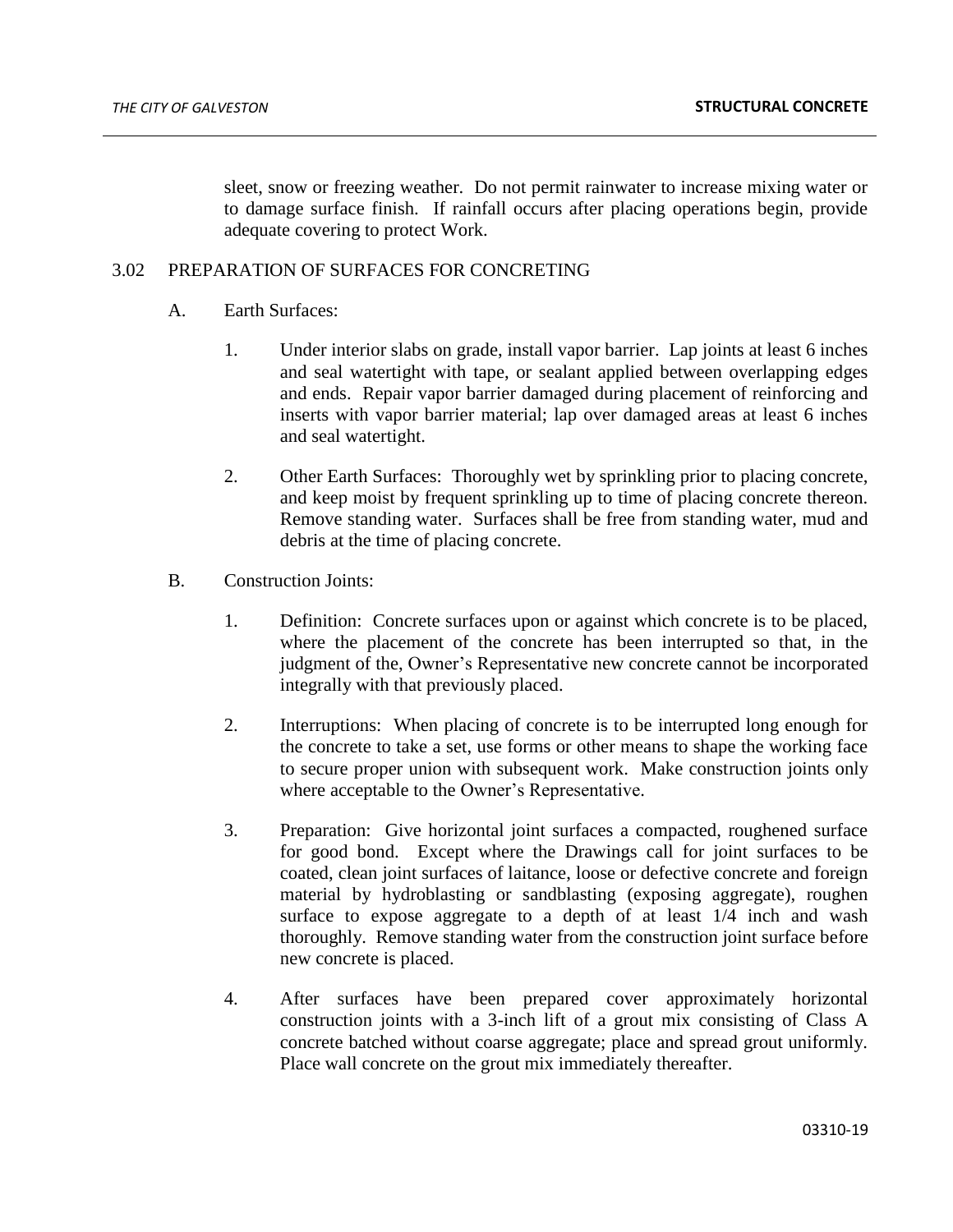- C. Set and secure reinforcement, anchor bolts, sleeves, inserts and similar embedded items in the forms where indicated on Contract Drawings, shop drawings and as otherwise required. Obtain the Owner's Representative's acceptance before concrete is placed. Accuracy of placement is the sole responsibility of the Contractor.
- D. Place no concrete until at least 4 hours after formwork, inserts, embedded items, reinforcement and surface preparation have been completed and accepted by the Owner's Representative. Clean surfaces of forms and embedded items that have become encrusted with grout or previously placed concrete before placing adjacent concrete.
- E. Casting New Concrete Against Old: Where concrete is to be cast against old concrete (any concrete which is greater than 60 days of age), thoroughly clean and roughen the surface of the old concrete by hydro-blasting or sandblasting (exposing aggregate). Coat joint surface with epoxy bonding agent following manufacturer's written instructions, unless indicated otherwise. Unless noted otherwise, this provision does not apply to vertical wall joints where waterstop is installed.
- F. Protection from Water: Place no concrete in any structure until water entering the space to be filled with concrete has been properly cut off or diverted and carried out of the forms, clear of the work. Deposit no concrete underwater. Do not allow still water to rise on any concrete until concrete has attained its initial set. Do not allow water to flow over the surface of any concrete in a manner and at a velocity that will damage the surface finish of the concrete. Pumping, dewatering and other necessary operations for removing ground water, if required, are subject to the Owner's Representative's review.
- G. Corrosion Protection: Position and support pipe, conduit, dowels and other ferrous items to be embedded in concrete construction prior to placement of concrete so there is at least a 2 inch clearance between them and any part of the concrete reinforcement. Do not secure such items in position by wiring or welding them to the reinforcement.
- H. Where practicable, provide for openings for pipes, inserts for pipe hangers and brackets, and setting of anchors during placing of concrete.
- I. Accurately set anchor bolts and maintain in position with templates while they are being embedded in concrete.
- J. Cleaning: Immediately before concrete is placed, thoroughly clean dirt, grease, grout, mortar, loose scale, rust and other foreign substances from surfaces of metalwork to be in contact with concrete.

# 3.03 HANDLING, TRANSPORTING AND PLACING CONCRETE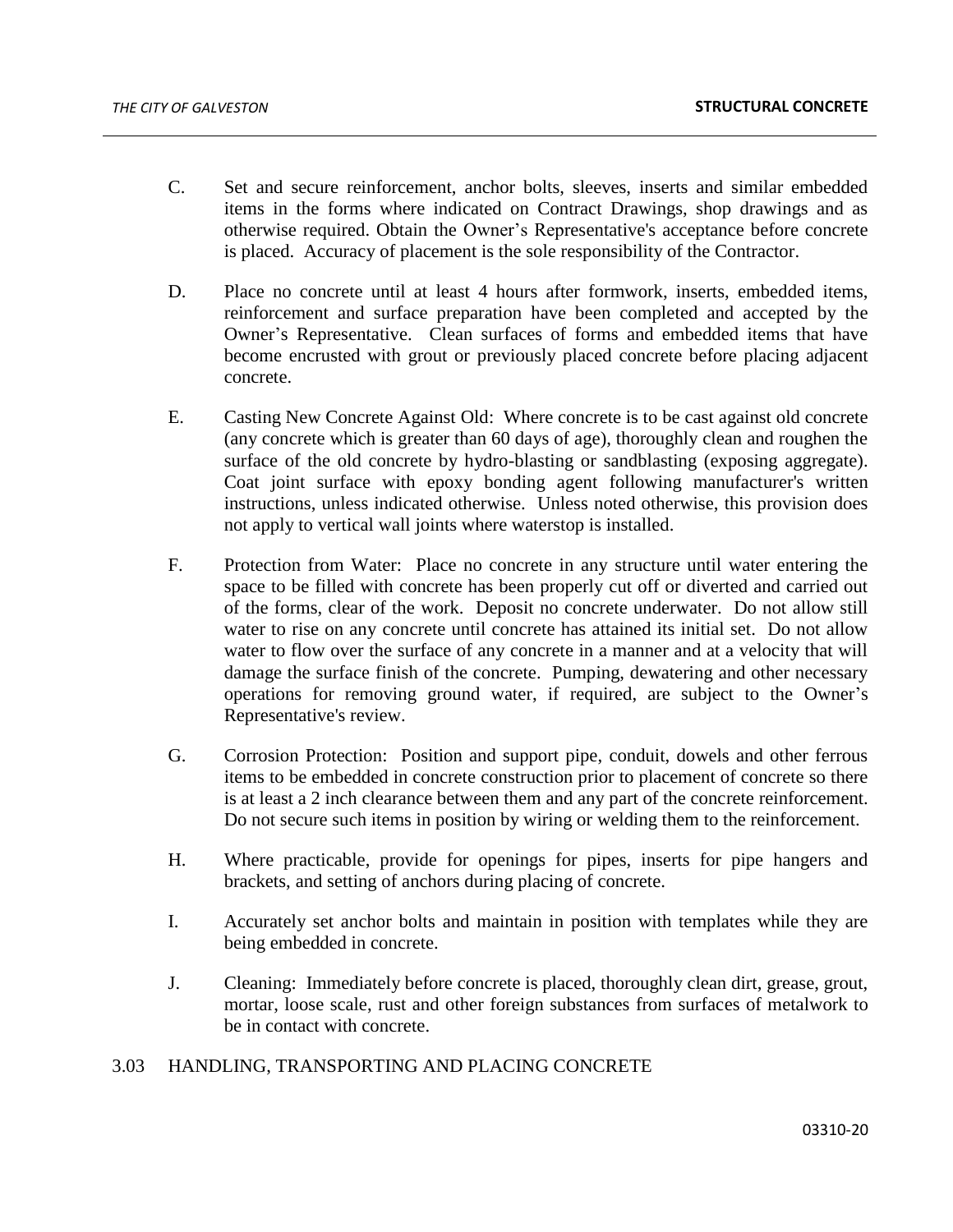- A. Conform to applicable requirements of Chapter 8 of ACI 301 and this Section. Use no aluminum materials in conveying concrete.
- B. Rejected Work: Remove concrete found to be defective or non-conforming in materials or workmanship. Replace rejected concrete with concrete meeting requirements of Contract Documents, at no additional cost to the Owner.
- C. Unauthorized Placement: Place no concrete except in the presence of the Owner's Representative. Notify the Owner's Representative in writing at least 24 hours before placement of concrete.
- D. Placement in Wall Forms:
	- 1. Do not drop concrete through reinforcing steel.
	- 2. Do not place concrete in any form so as to leave an accumulation of mortar on form surfaces above the concrete.
	- 3. Pump concrete or use hoppers and, if necessary, vertical ducts of canvas, rubber or metal (other than aluminum) for placing concrete in forms so it reaches the place of final deposit without separation. Free fall of concrete shall not exceed 4 feet below the ends of pump hoses, ducts, chutes or buggies. Uniformly distribute concrete during depositing.
	- 4. Do not displace concrete in forms more than 6 feet in horizontal direction from place where it was originally deposited.
	- 5. Deposit in uniform horizontal layers not deeper than 2 feet; take care to avoid inclined layers or inclined construction joints except where required for sloping members.
	- 6. Place each layer while the previous layer is still soft. Rate of placement shall not exceed 5 feet of vertical rise per hour.
	- 7. Provide sufficient illumination in form interior so concrete at places of deposit is visible from the deck or runway.
- E. Conveyors and Chutes: Design and arrange ends of chutes, hopper gates and other points of concrete discharge in the conveying, hoisting and placing system so concrete passing from them will not fall separated into whatever receptacle immediately receives it. Conveyors, if used, shall be of a type acceptable to the Owner's Representative. Do not use chutes longer than 50 feet. Slope chutes so concrete of specified consistency will readily flow. If a conveyor is used, it shall be wiped clean by a device operated in such a manner that none of the mortar adhering to the belt will be wasted. All conveyors and chutes shall be covered.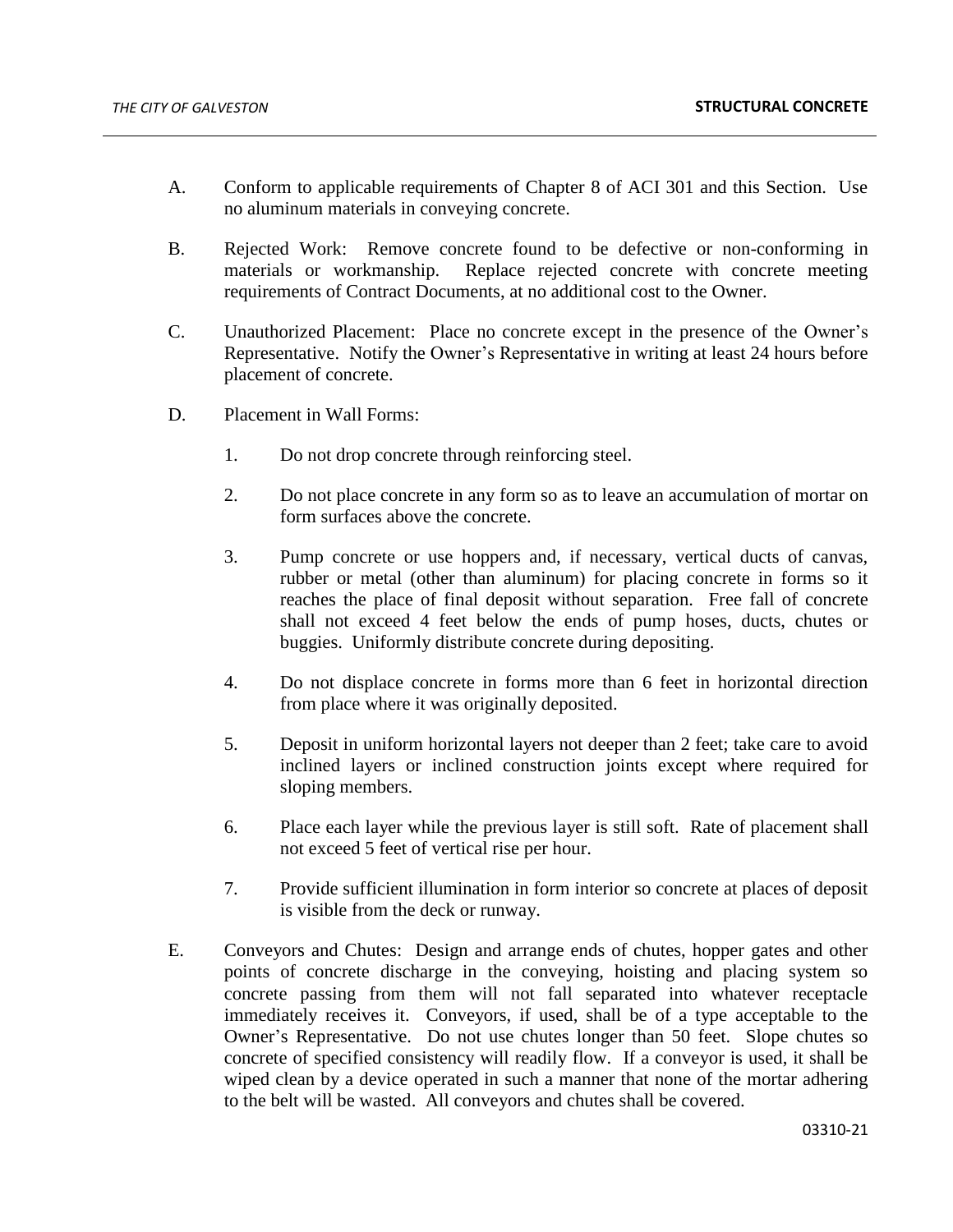- F. Placement of Slabs: In hot or windy weather, conducive to plastic shrinkage cracks, apply evaporation retardant to slab after screeding in accordance with manufacturer's instructions and recommendations. Do not use evaporation retardant to increase water content of the surface cement paste. Place concrete for sloping slabs uniformly from the bottom of the slab to the top, for the full width of the placement. As work progresses, vibrate and carefully work concrete around slab reinforcement. Screed the slab surface in an up-slope direction.
- G. When adverse weather conditions affect quality of concrete, postpone concrete placement. Do not mix concrete when the air temperature is at or below 40 degrees F and falling. Concrete may be mixed when temperature is 35 degrees F and rising. Take temperature readings in the shade, away from artificial heat. Protect concrete from temperatures below 32 degrees F until the concrete has cured for a minimum of 3 days at 70 degrees F or 5 days at 50 degrees F.

When concrete temperature is 85 degrees F or above, do not exceed 60 minutes between introduction of cement to the aggregates and discharge. When the weather is such that the concrete temperature would exceed 90 degrees F, employ effective means, such as precooling of aggregates and mixing water, using ice or placing at night, as necessary to maintain concrete temperature, as placed, below 90 degrees F.

H. No placing concrete when temperature is over

## 3.04 PUMPING OF CONCRETE

- A. If pumped concrete does not produce satisfactory results, in the judgement of the Owner's Representative, discontinue pumping operations and proceed with the placing of concrete using conventional methods.
- B. Pumping Equipment: Use a 2-cylinder pump designed to operate with only one cylinder if one is not functioning, or have a standby pump on site during pumping.
- C. The minimum hose (conduit) diameter: Comply with ACI 304.2R.
- D. Replace pumping equipment and hoses (conduits) that do not function properly.
- E. Do not use aluminum conduits for conveying concrete.
- F. Field Control: Take samples for slump, air content and test cylinders at the placement (discharge) end of the line.

# 3.05 CONCRETE PLACEMENT SEQUENCE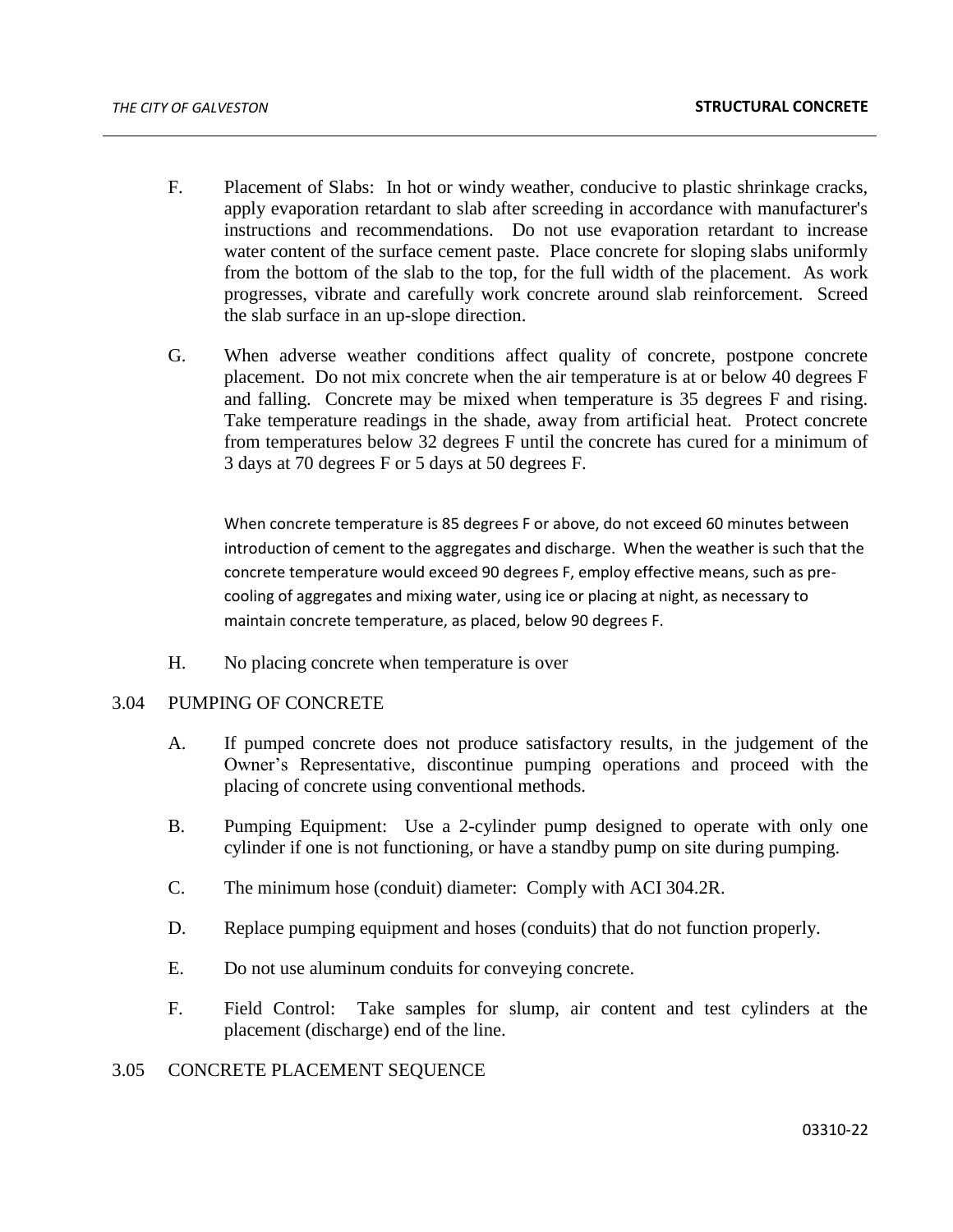- A. Place concrete in a sequence acceptable to the Owner's Representative. To minimize effects of shrinkage, place concrete in units bounded by construction joints shown. Place alternate units so each unit placed has cured at least 7 days for hydraulic structures, or 3 days for other structures, before contiguous unit or units are placed, except do not place corner sections of vertical walls until the 2 adjacent wall panels have cured at least 14 days for hydraulic structures and 7 days for other structures.
- B. Level the concrete surface whenever a run of concrete is stopped. To ensure straight and level joints on the exposed surface of walls, tack a wood strip at least 3/4-inch thick to the forms on these surfaces. Carry concrete about 1/2 inch above the underside of the strip. About one hour after concrete is placed, remove the strip, level irregularities in the edge formed by the strip with a trowel and remove laitance.

## 3.06 TAMPING AND VIBRATING

- A. Thoroughly settle and compact concrete throughout the entire depth of the layer being consolidated, into a dense, homogeneous mass; fill corners and angles, thoroughly embed reinforcement, eliminate rock pockets and bring only a slight excess of water to the exposed surface of concrete during placement. Use ACI 309R Group 3 immersion-type high-speed power vibrators (8,000 to 12,000 rpm) in sufficient number and with sufficient (at least one) standby units. Use Group 2 vibrators only when accepted by the Owner's Representative for specific locations.
- B. Use care in placing concrete around waterstops. Carefully work concrete by rodding and vibrating to make sure air and rock pockets have been eliminated. Where flatstrip type waterstops are placed horizontally, work concrete under waterstops by hand, making sure air and rock pockets have been eliminated. Give concrete surrounding the waterstops additional vibration beyond that used for adjacent concrete placement to assure complete embedment of waterstops in concrete.
- C. Concrete in Walls: Internally vibrate, ram, stir, or work with suitable appliances, tamping bars, shovels or forked tools until concrete completely fills forms or excavations and closes snugly against all surfaces. Do not place subsequent layers of concrete until previously placed layers have been so worked. Provide vibrators in sufficient numbers, with standby units as required, to accomplish the results specified within 15 minutes after concrete of specified consistency is placed in the forms. Keep vibrating heads from contact with form surfaces. Take care not to vibrate concrete excessively or to work it in any manner that causes segregation of its constituents.

# 3.07 PLACING MASS CONCRETE

A. Observe the following additional restrictions when placing mass concrete.